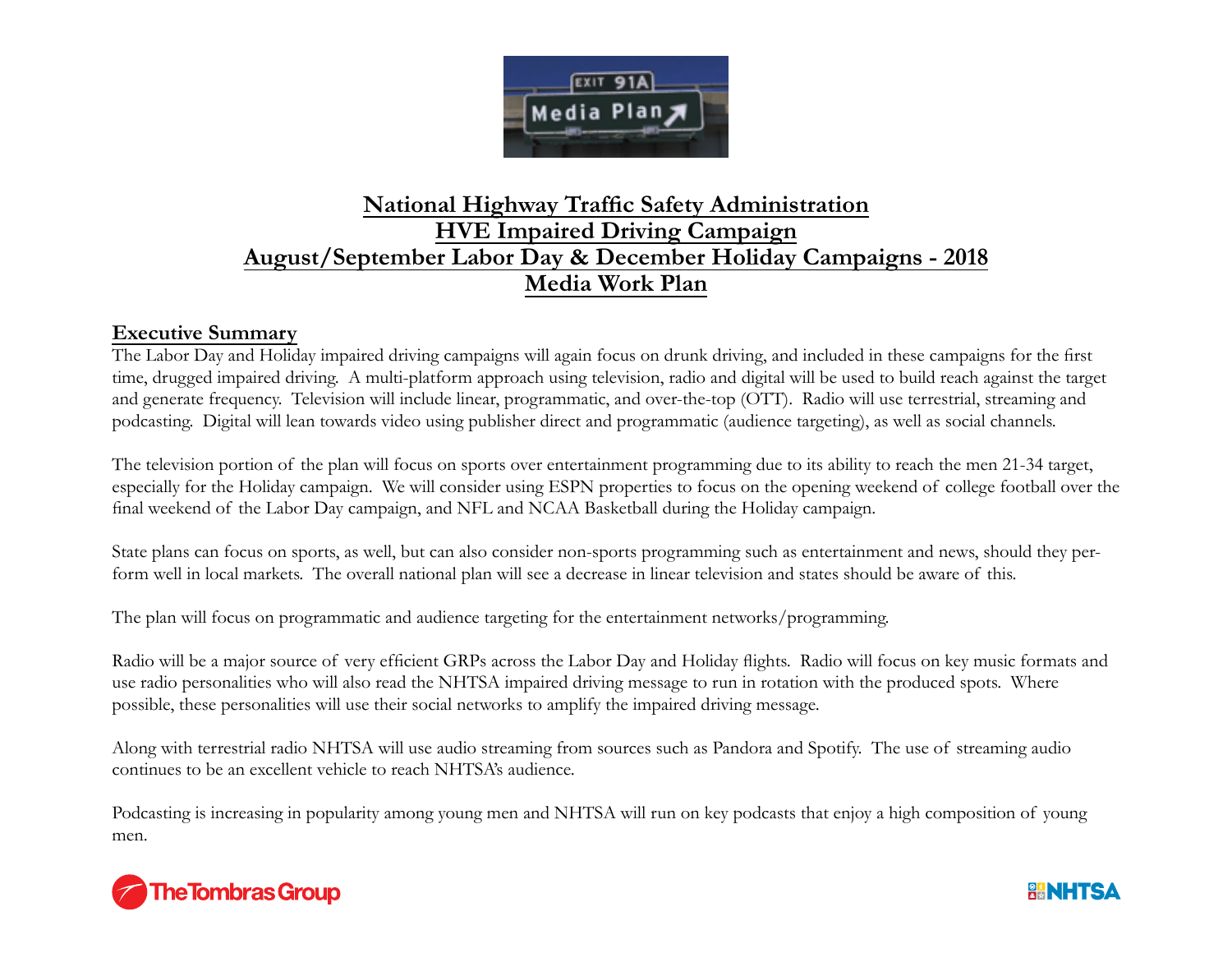

With the decrease in linear television we are looking to radio to provide the high frequency needed to convey the impaired driving message. Due to the heavy use of radio on the national plan state plans may want to divert dollars to other mediums that they feel are appropriate.

The digital campaign will use display, to generate a large number of clicks to the destination URL very efficiently, but will focus on video. Two basic methods will be used on the digital plan. First will be publisher direct where key sites will create custom content, mainly video, in the site's own voice to deliver the impaired driving message to their users. High impact units such as takeovers and roadblocks will be used to launch each campaign supported by video and display. This premium inventory will be offset by programmatic, or audience targeting buys, that follow the individual member of the target audience, and is very efficient.

Digital efforts need to be a part of the state paid media plans. These vehicles can be among the most efficient to use and enjoy heavy usage among the top two quintiles.

A social effort will be a key part of the plan using Facebook, Instagram and Twitter and video will play a major role. Social is becoming increasingly important to reach the young male audience and state plans should exploit this medium to supplement the national effort.



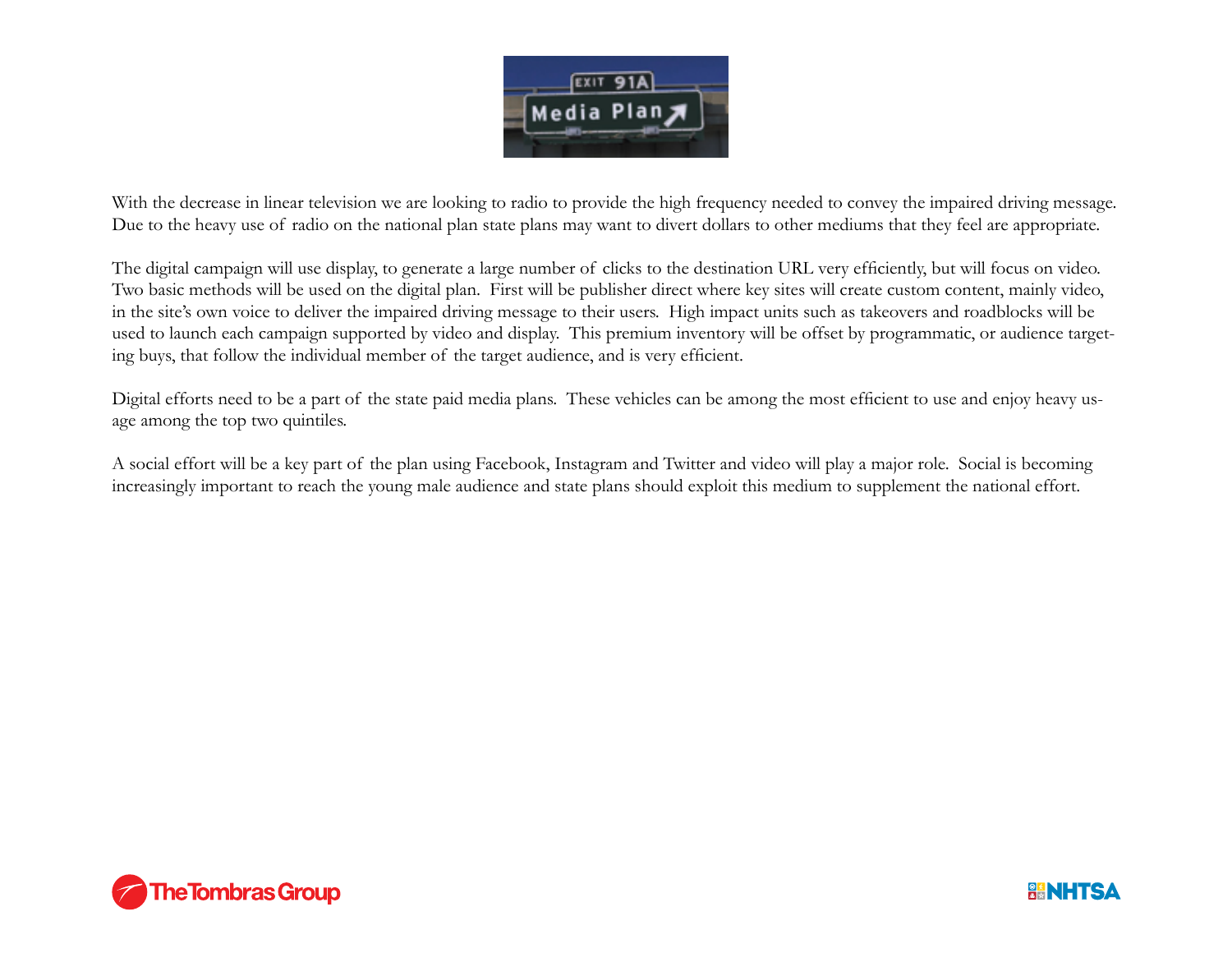

## **Enforcement Period**

Campaign enforcement periods will be –

Third Quarter (Labor Day Campaign) August 17th – September 3rd

Fourth Quarter (Holiday Campaign) December 14th – January 1st, 2019

## **Advertising Period**

### Labor Day Campaign

This campaign will launch on August 15th and run until Labor Day, September 3rd. Flighting will be focused to the Wednesday – Sunday, but Monday & Tuesday dates are allowed to take advantage of appropriate programming/content.

### Holiday Campaign

This campaign will launch on December 12th and run until New Year's Day, January 1, 2019. Flighting will again be focused to the Wednesday – Sunday period, but Monday & Tuesday dates are allowed to take advantage of appropriate programming/content.

Nothing can run before the August 15th and December 12th launch dates.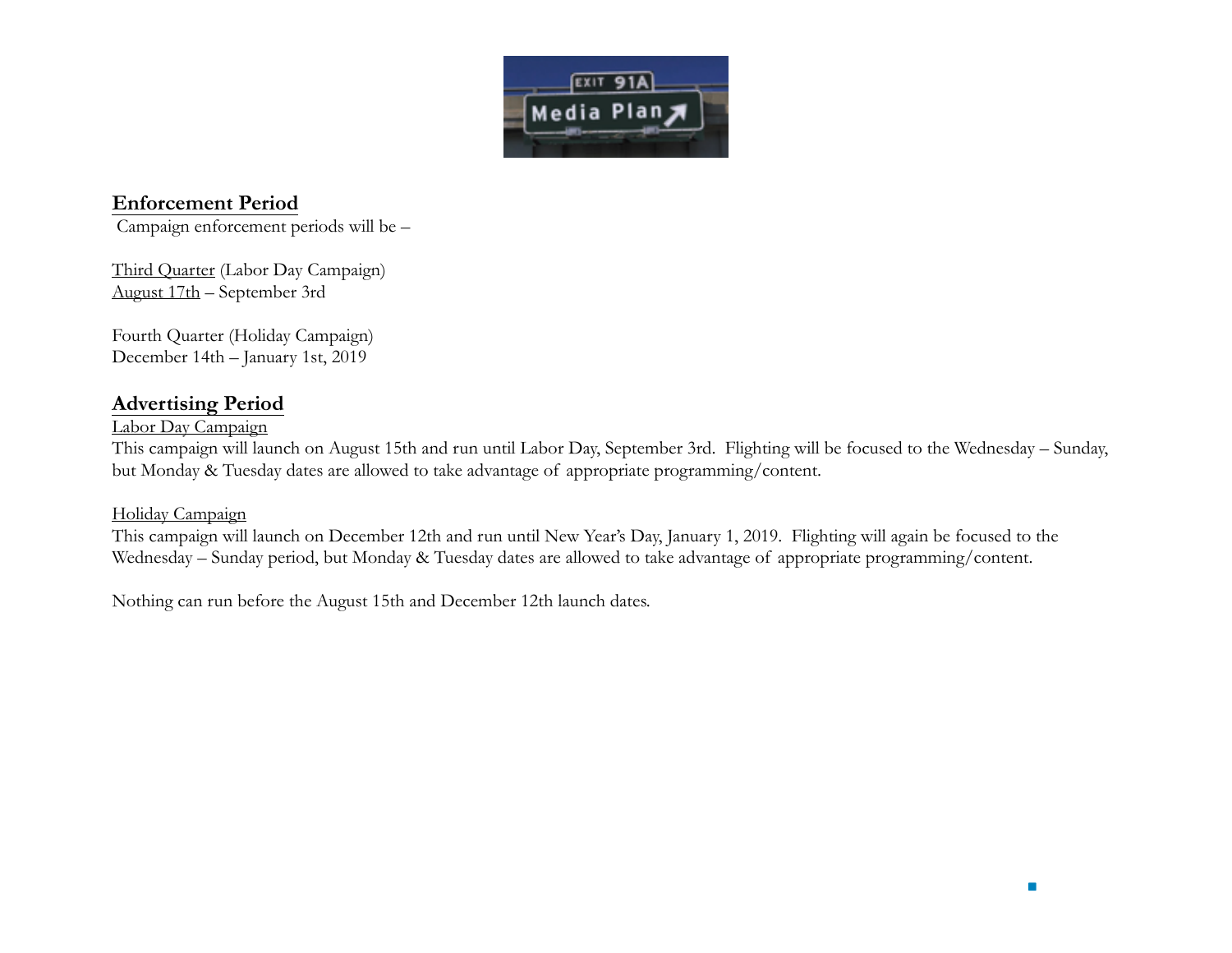

The creative available for this campaign will include the following –

English Spanish

Drive Sober or Get Pulled Over Maneja Tomado y Seras Arrestado

- No Big Deal (TV & Digital)
- No Big Deal 360 (Digital)
- Last Call 360 (Digital)
- Mike Lutzenkirchen Content Video (Digital)

Ride sober or Get Pulled Over

• Motorcycle Man in the Mirror (TV & Digital)

If You Feel Different You Drive Different (Drugged Impaired Driving)

• Feel Different (TV & Digital)

Spanish Maneja Tomado y Seras Arrestado

• El Encuentro (TV & Digital)

## **Budget**

Total working paid media budget for each campaign will be –

Labor Day - \$13,000,000

Holiday - \$8,900,000



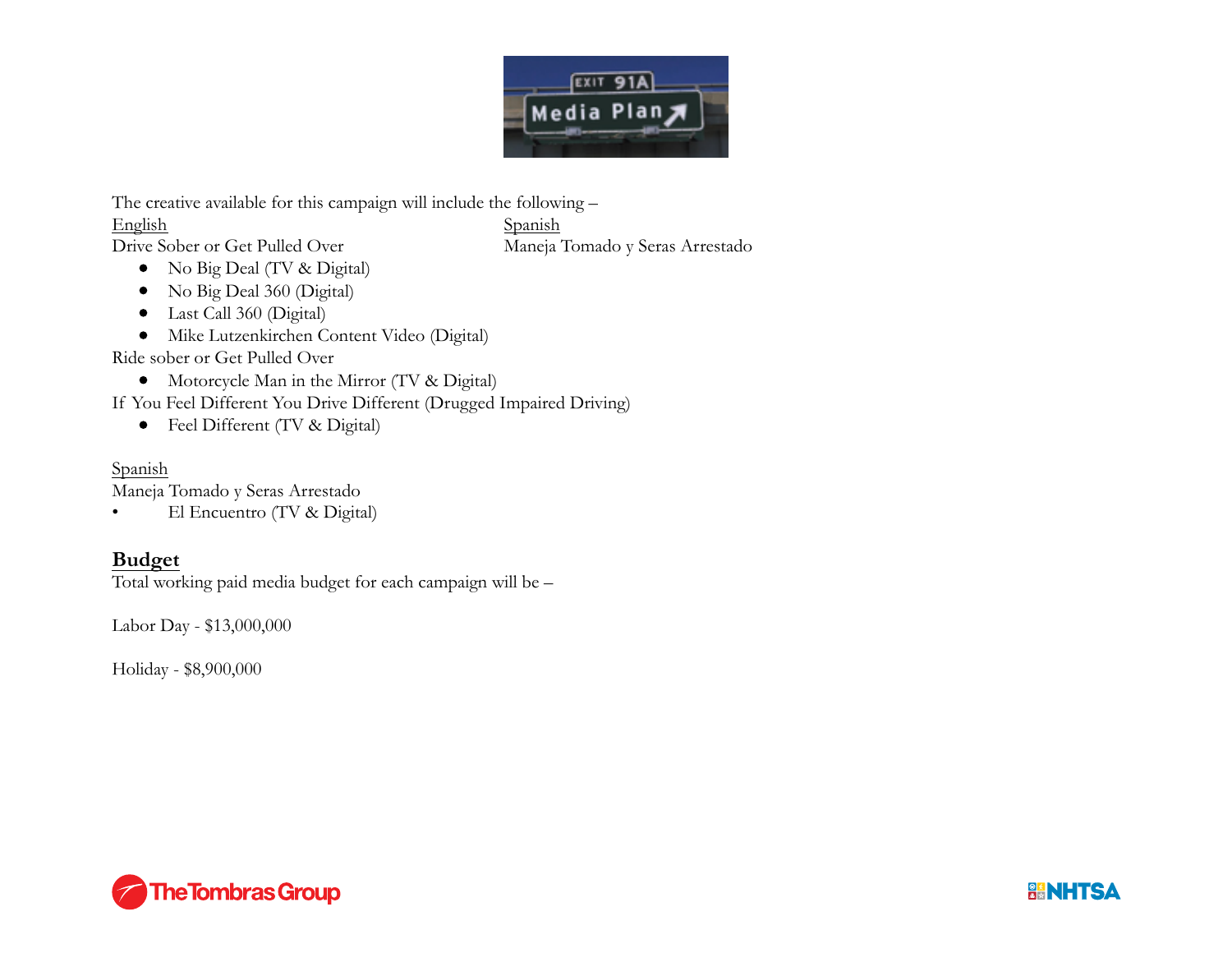

## **Media Purchasing Demographic**

For the purpose of negotiating and buying media, the following standard demographic breaks will be used even though the true target is 21-34 the 18-34 age group is the demographic break used to measure television and radio ratings performance. The same holds true for the motorcycle rider target. The target demo is 45-64 years old, but the buying demo will be 35-64.

Primary: Men 18 – 34 and, Men 35-64 (Motorcyclists – Labor Day Q3 plan only) Secondary: Hispanic men 18 – 34

## **Geography**

The total budget is to be allocated to national advertising only. There will be no state/local or regional element to be accounted for out of this budget.

## **Media to be Considered**

Due to the very tight flighting requirements all media considered will be electronic. Easily turned on and turned off. Media being considered are -

Network Television Digital Network Radio Digital OOH **Broadcast** Cable Video Streaming Programmatic Display Podcasts Over-the-Top (OTT) Mobile

Custom Content Terrestrial Movie Theaters



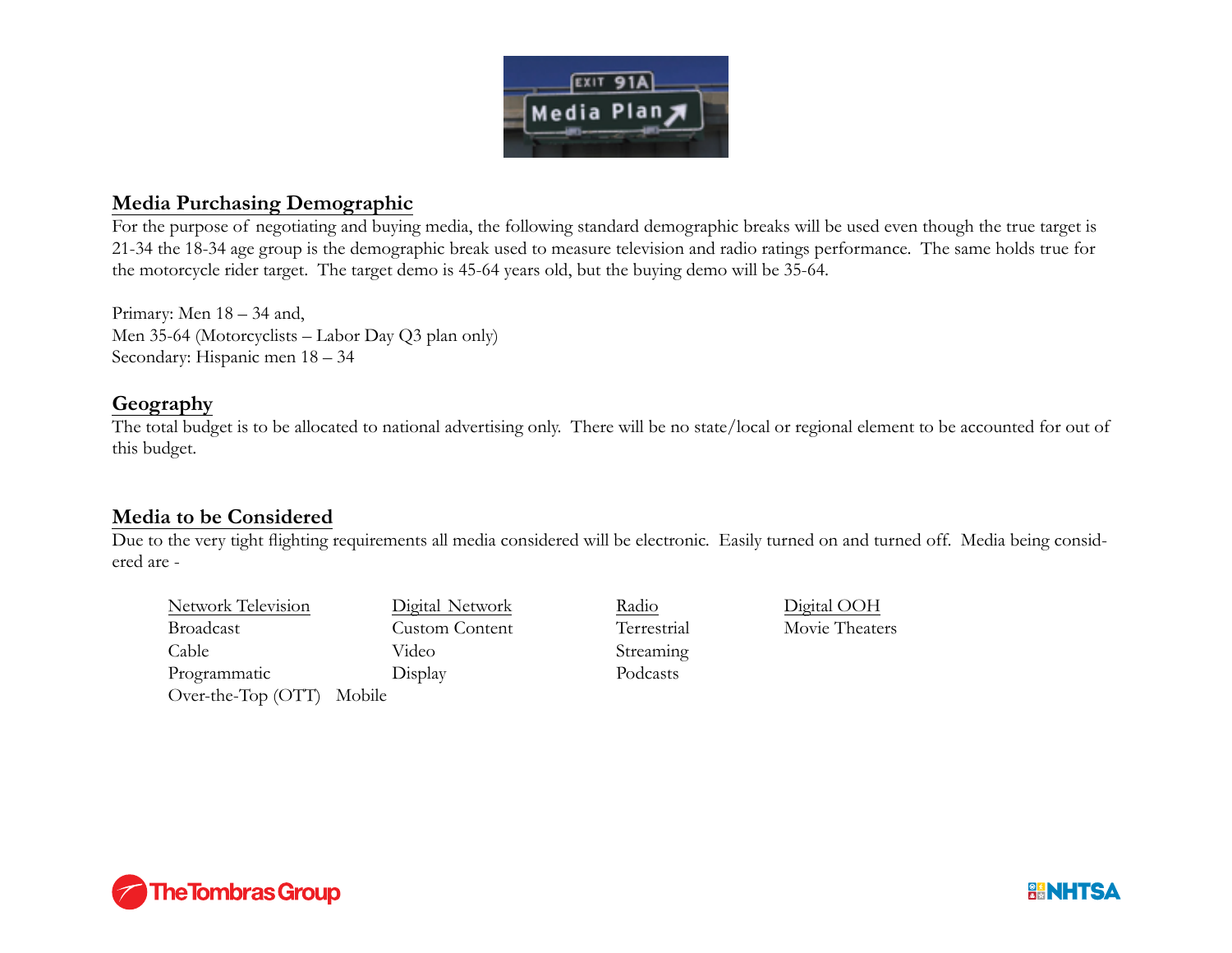

## **Overall Media Strategy**

### Young Men & Women

Continue to generate frequency in order to affect behavioral change. Maximize reach at the 8+ effective frequency level.

Use select broadcast programming (i.e. animation, sports, comedy) and high composition 18-34 demo cable networks. Use radio to extend reach off the base created by television, and greatly increase frequency.

Use digital media to reach our targets in a medium younger people find the "most essential" medium, and to reach light users of television

### Motorcycle Rider

Identify/utilize key television networks that have a high composition and reach of the older motorcycle rider target.

### **Network TV Strategy**

Television still represents a medium to reach the young male target even while we see migration to other platforms for video content. Even tough there is a decline in time spent with television the medium still represents high reach potential.

The chart below, and on the following page, details the monthly reach of various mediums. This tells the story that television is still a reach medium, and on par with radio and smartphones for the Millennial portion of the audience, as well as, for the older motorcycle rider target.

|                                      | A 18-24 | $A25-34$ | A <sub>35</sub> -49 | A50-64 |
|--------------------------------------|---------|----------|---------------------|--------|
| Live $+$ DVR/Time Shifted<br>Q2 2017 | 86%     | $90\%$   | $95\%$              | 96%    |
| DVR/Time Shifted<br>Q2 2017          | 53%     | 65%      | 72%                 | 69%    |
| AM/FM Radio<br>Q2 2017               | $94\%$  | 98%      | $97\%$              | $99\%$ |



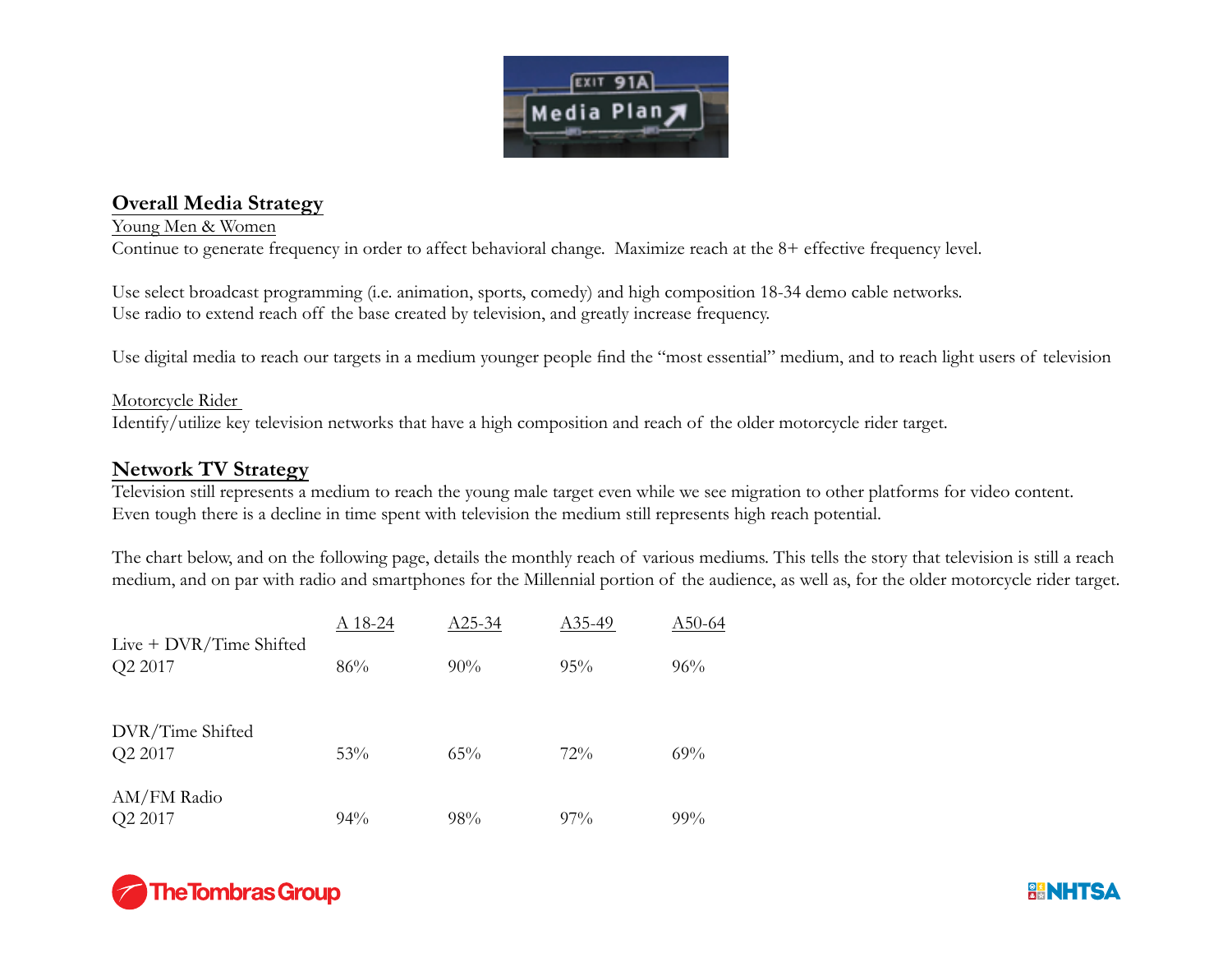

| Internet on Computer<br>Q2 2017                                               | 51%    | 67%    | 74%    | 70%    |
|-------------------------------------------------------------------------------|--------|--------|--------|--------|
| Video on Computer<br>Q2 2017                                                  | $32\%$ | $42\%$ | 49%    | 44%    |
| App/Web on a Smartphone<br>Q2 2017                                            | 95%    | $91\%$ | $91\%$ | $97\%$ |
| Video on a Smartphone<br>Q2 2017<br>The Nielsen Cross-Platform Report Q2 2017 | 81%    | 76%    | 81%    | 82%    |

In order to make television effective, and enjoy the reach it can deliver, very specific programming/networks will need to be used to effectively communicate with the NHTSA audience, especially those that have a good reach potential against light users of television.

The chart on the following page lists those cable networks that perform well against the following audiences by Entertainment, Sports and sports programming -

- Men 21-34 who drink beer  $(5 + \text{glass}/\text{week})$
- Men 21-34 who are light users of television (Quintile V)
- Men 45-64 who ride motorcycles (Q3 Labor Day plan only)



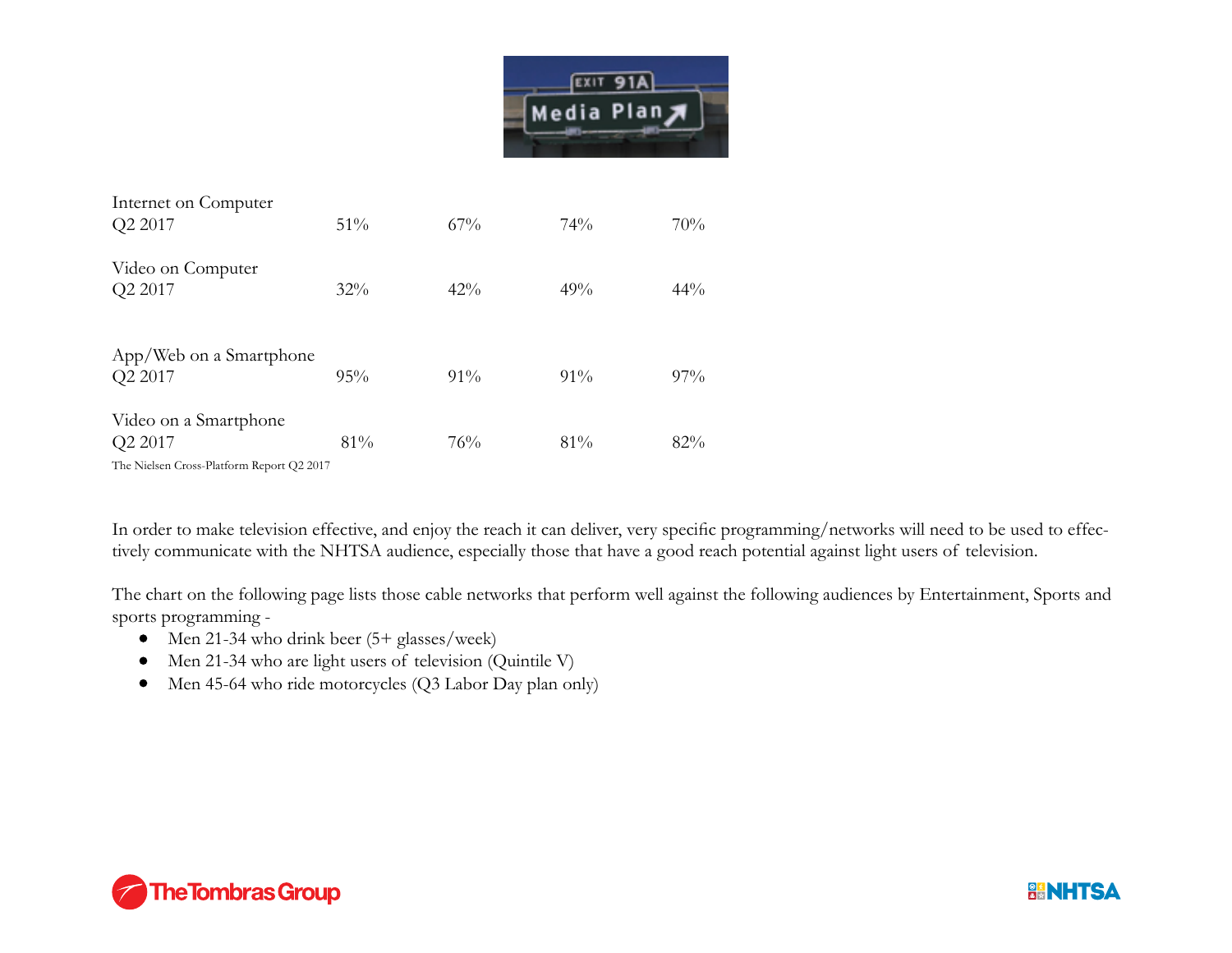

#### **Entertainment**

|                | Men 21-34            |       | Men 21-34  |       | Men 45-64 |                   |
|----------------|----------------------|-------|------------|-------|-----------|-------------------|
|                | <b>Beer Drinkers</b> |       | TV Quint V |       |           | Motorcycle Riders |
|                | Index                | Reach | Index      | Reach | Index     | Reach             |
| Adult Swim     | 261                  | 15.23 | 128        | 7.46  | 62        | 3.61              |
| Comedy Central | 215                  | 21.98 | 93         | 9.48  | 87        | 8.88              |
| Fuse           | 208                  | 3.52  | 45         | 0.77  | 54        | 0.91              |
| FX             | 171                  | 11.27 | 60         | 3.94  | 88        | 5.81              |
| <b>FXX</b>     | 216                  | 16.35 | 52         | 3.92  | 109       | 8.20              |
| <b>MTV</b>     | 182                  | 16.84 | 51         | 4.75  | 60        | 5.54              |
| MTV2           | 266                  | 10.06 | 91         | 3.45  |           |                   |
| <b>TBS</b>     | 115                  | 20.37 | 26         | 4.66  | 103       | 18.33             |
| TruTV          | 166                  | 14.77 | 35         | 3.10  | 94        | 8.37              |
| <b>USA</b>     | 105                  | 19.80 | 35         | 6.54  | 105       | 19.89             |

Source: 2017 GFK MRI Doublebase

The sports networks listed below provide good reach potential to men 21-34 beer drinkers. ESPN also enjoys significant reach to those men 21-34 who are light television users.

### **Sports**

|                    | Men 21-34            |       | Men 21-34  |       | Men 45-64 |                   |
|--------------------|----------------------|-------|------------|-------|-----------|-------------------|
|                    | <b>Beer Drinkers</b> |       | TV Quint V |       |           | Motorcycle Riders |
|                    | Index                | Reach | Index      | Reach | Index     | Reach             |
| CBS Sports Net     | 131                  | 12.48 | 35         | 3.32  | 164       | 15.63             |
| <b>ESPN</b>        | 154                  | 40.05 | 59         | 15.21 | 124       | 32.17             |
| ESPN2              | 181                  | 24.59 | 55         | 7.44  | 128       | 17.32             |
| <b>ESPNU</b>       | 175                  | 8.50  | 62         | 2.99  | 100       | 4.86              |
| <b>ESPNews</b>     | 180                  | 14.03 | 42         | 3.32  | 104       | 8.14              |
| FS1                | 151                  | 15.04 | 47         | 4.66  | 169       | 16.85             |
| NBA TV             | 200                  | 10.24 | 72         | 3.68  | 79        | 4.05              |
| <b>NBCSN</b>       | 139                  | 13.10 | 39         | 3.70  | 173       | 16.24             |
| <b>NFL Network</b> | 242                  | 16.54 | 63         | 4.30  | 143       | 9.76              |

Source: 2017 GFK MRI Doublebase



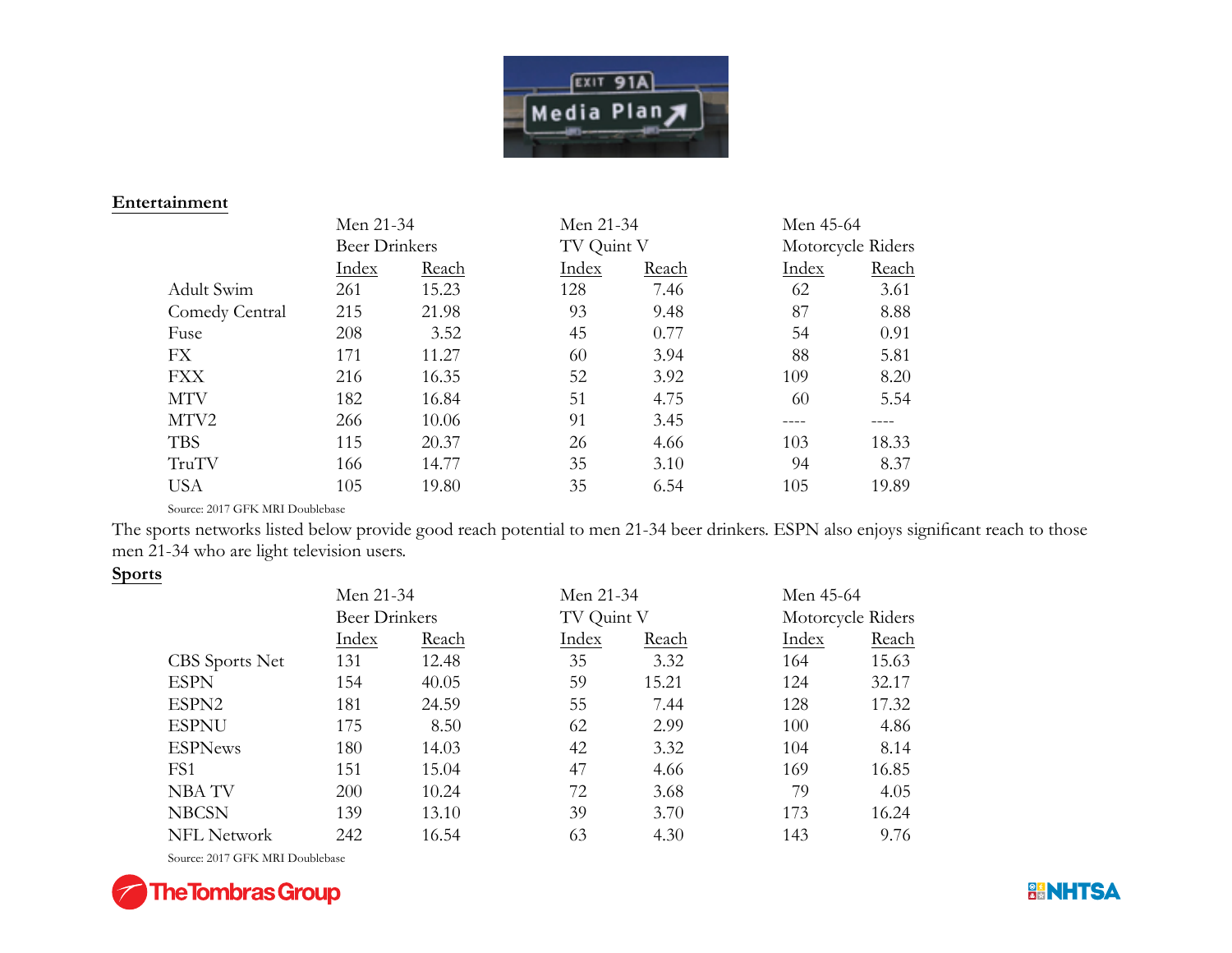

Where we see the best reach potential, and high indices, are with specific sports programs. These programs, especially college football and NFL football, also perform very well at reaching those men 21-34 who are light users of television.

### **Sports Programming**

|                    | Men 21-34            |       | Men 21-34  |       | Men 45-64         |       |
|--------------------|----------------------|-------|------------|-------|-------------------|-------|
|                    | <b>Beer Drinkers</b> |       | TV Quint V |       | Motorcycle Riders |       |
|                    | Index                | Reach | Index      | Reach | Index             | Reach |
| NBA Regular Season | 185                  | 28.69 | 110        | 17.08 | 85                | 13.17 |
| College Football   | 155                  | 36.64 | 88         | 20.76 | 126               | 29.78 |
| NFL Football       | 145                  | 47.58 | 93         | 30.68 | 136               | 44.87 |
| NHL                | 198                  | 17.35 | 106        | 9.31  | 120               | 10.47 |
| Soccer-MLS         | 192                  | 9.56  | 103        | 5.13  | 79                | 3.92  |
| Wrestling          | 219                  | 11.15 | 95         | 4.82  | 122               | 6.18  |

Source: 2017 GFK MRI Doublebase

Based on the research presented above the network television strategy will be to focus on key entertainment cable networks that present high reach potential, but to especially focus on key sports cable networks and programming that perform well in reaching all of the NHT-SA audiences. Key entertainment networks will be reached via programmatic buying.

The national plan use of television will focus on sports and utilize entertainment programming via programmatic buying. State buys, if desired, can use television in their plans and should keep in mind that the national plan is –

- Heavy in sports
- Overall lighter than in plans in past years
- Will focus primarily on cable networks with some exceptions in the Q4 sports plan
- Spot market level of broadcast affiliates will extend reach off of the cable heavy national plan

## **Programmatic Television**

For the entertainment portion of the network television strategy we will focus on using a programmatic buying technology to reach NHT-SA's young male audience of beer drinkers. Buying programmatically allows for the buying of linear inventory with more robust data than just age and gender. Programmatic has offered NHTSA some other benefits when we look at post-buys and CPMs. Below is some info from the NHTSA "Drive Sober" Labor Day post-buy from 2017.



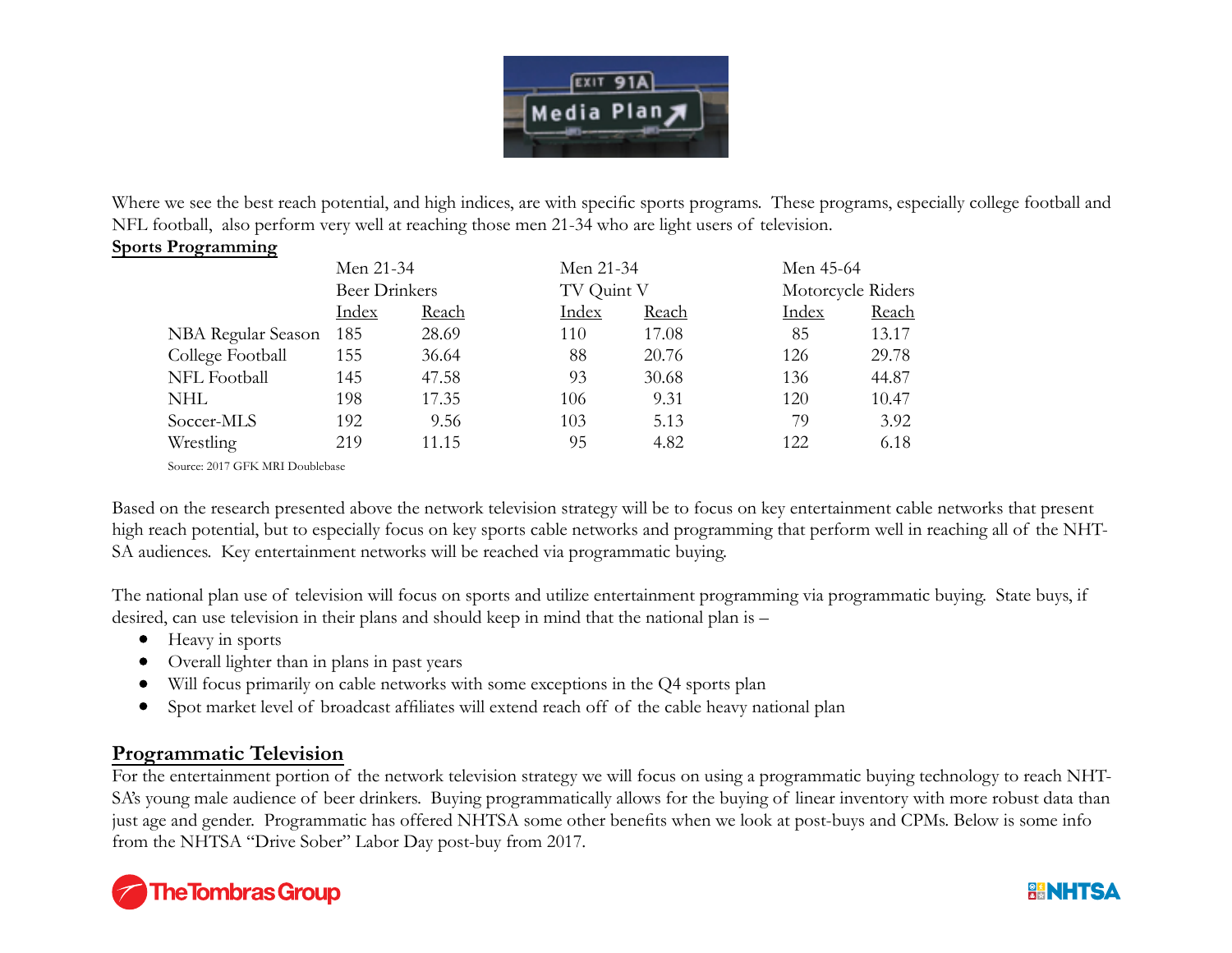

You will see that the programmatic portion of the buy posted well vs. some of the direct linear entertainment buys. Though all the buys were guaranteed, and NHTSA was made whole, we prefer the weight purchased run within the appropriate campaign flight.

|                | Pre              | Post                  |       |
|----------------|------------------|-----------------------|-------|
| <b>Network</b> | Buy IMPs $(000)$ | <b>Buy IMPS (000)</b> | Index |
| Adult Swim     | 7,404            | 10,079                | 136.1 |
| TruTV          | 5,654            | 6,318                 | 111.7 |
| <b>FXX</b>     | 9,343            | 6,301                 | 67.4  |
| Fuse           | 840              | 520                   | 61.9  |
| MTV2           | 6,199            | 7,415                 | 119.6 |
| <b>TBS</b>     | 7,487            | 5,379                 | 71.8  |
| <b>USA</b>     | 6,250            | 5,780                 | 92.5  |
| Programmatic   | 10,682           | 10,958                | 102.6 |

Not only did the programmatic buy perform well in terms of delivery it was also one of the most efficient buys on the plan. If we make the average CPM for the entertainment networks and index of 100 the programmatic buy indexed at 83, or 17% less. With programmatic buying we can deliver incremental reach to a base sports TV plan, while delivering precision against the NHTSA target audience with minimal waste. A programmatic buy will especially increase reach to viewers who fall into the lighter use quintiles of III, IV and V.



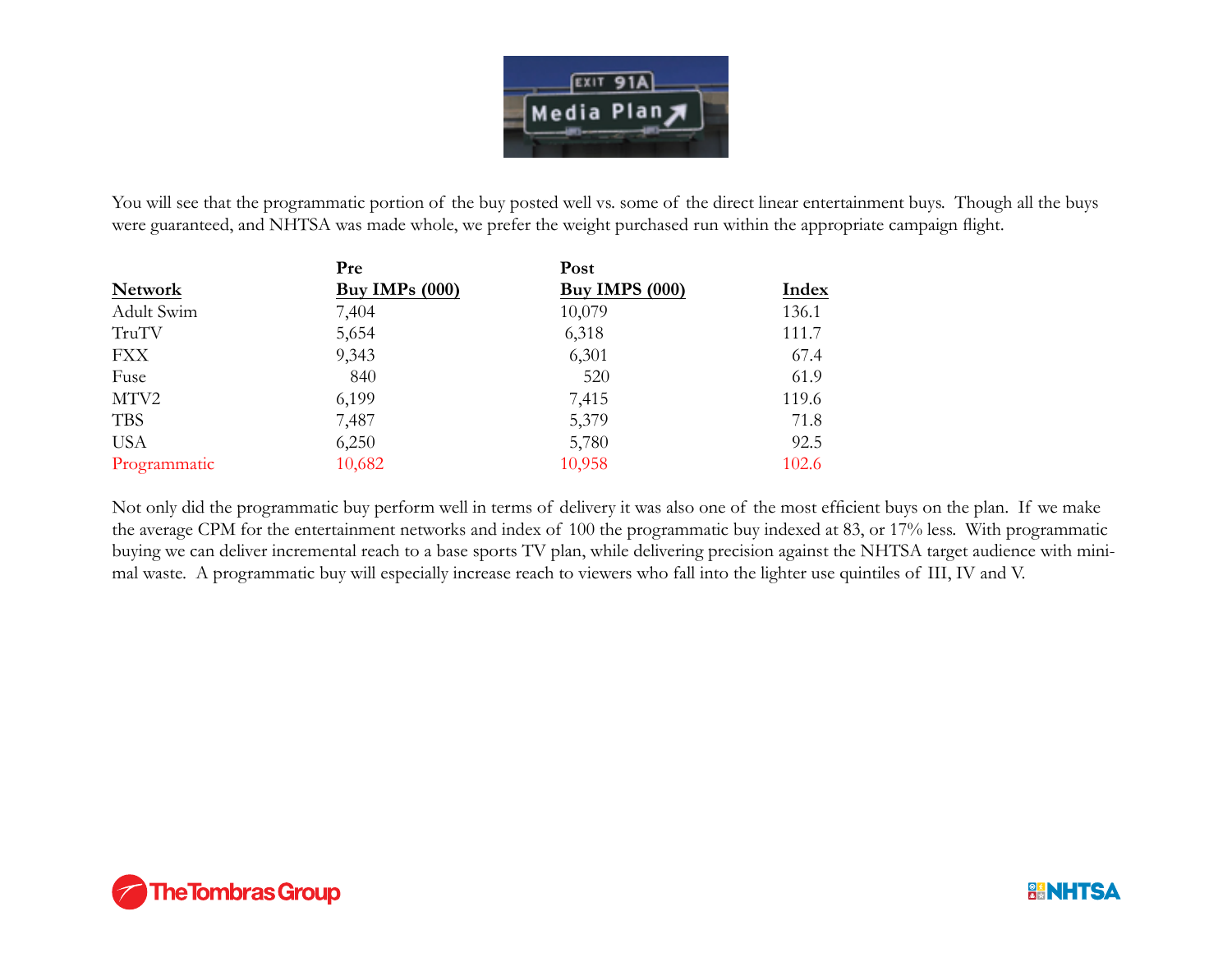

W

# Software and data help expand incremental reach

*Analysis using actual spots purchased highlights incremental reach performance* 







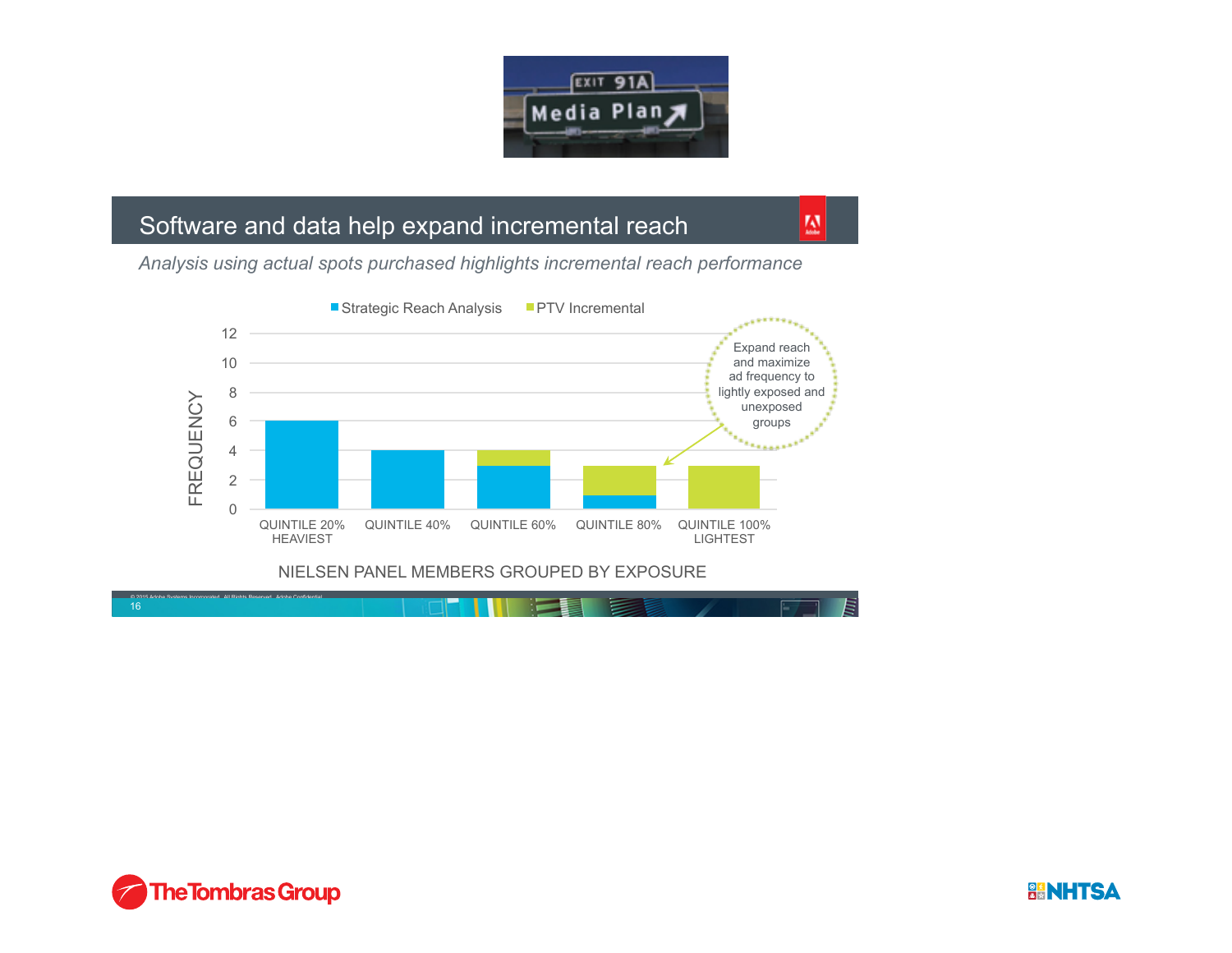

### **Spanish Speaking Men 21-34**

The following details the reach potential of the major Spanish language networks in reaching Hispanic men 21-34 who primarily speak Spanish.



Source: 2017 GfK MRI Doublebase

Some of the programs with high reach of this target audience are:

| Program               | Target Reach % |
|-----------------------|----------------|
| Al Punto              | 3.93           |
| Aqui y Ahora          | 5.62           |
| Cine de las Estrellas | 3.15           |
| Como Dice el Dicho    | 6.50           |
| Noticiero Univision   | 5.62           |



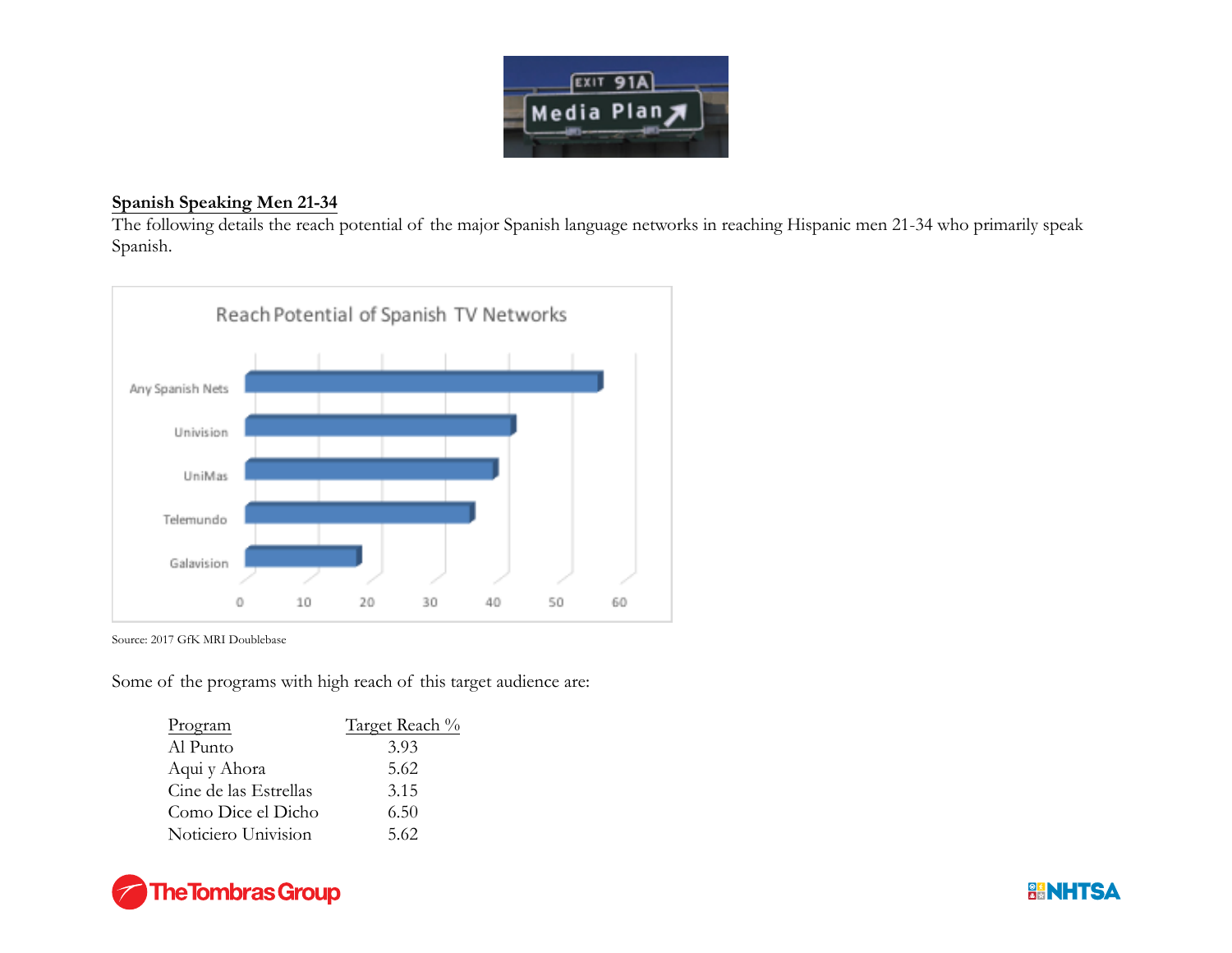

The CPM (cost-per-thousand) of the major Spanish language networks (Telemundo & Univision) have become very expensive. For the Q3 and Q4 plans we will ask these networks to lower their rates and consider including digital elements to bring the overall CPMs down.

### **Motorcycle Riders**

The motorcycle rider campaign will run in the Labor Day campaign only.

Television performs well for this older target of men 35-64 who ride motorcycles. The top reach potential cable networks are Discovery, ESPN and History.



Source: 2017 GfK MRI Doublebase

The Discovery and History networks will be used solely for the Motorcycle rider portion of the campaign, and ESPN, if desired, can rotate between the younger "Drive Sober" message and the Motorcycle rider spot with a decided emphasis on the younger message.



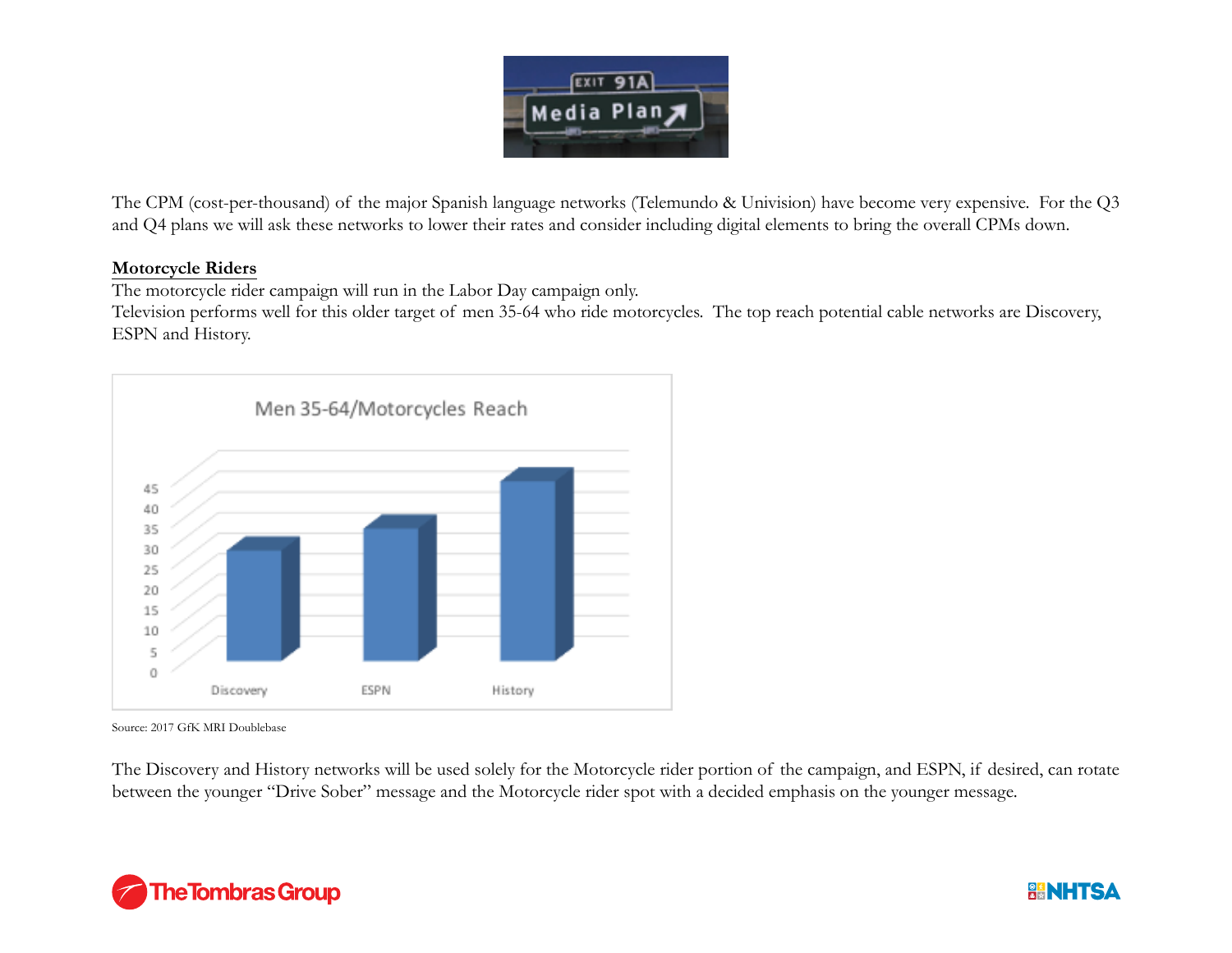

### **Synched Viewing**

In order to take advantage of simultaneous viewing a digital tactic will be considered that will sync with the television plan. Most Millennials multi-task while watching television, and when the commercial break begins the use of 2nd and 3rd screens (Smartphones Computers & Tablets) goes up. By syncing with the content on the television screen a digital ad (video or display) will be sent to a registered 2nd or 3rd screen in the same household increasing the opportunity of ad exposure. Here's how this will work –

Through technology imbedded by the manufacturer in the television set that technology will recognize any content that appears on the screen including linear TV, OTT, commercials, movies, video games, live and time-shifted. For example, should the technology in the TV set recognize that programs such as The Walking Dead, Family Guy or the Simpsons is on screen a video or display ad will be sent to the registered users' smartphone or tablet.

The chart below looks at the most popular devices used while watching TV and digital video streamed to TV according to internet users in the US as of March 2017.



Source: Leading U.S. TV Second Screen Devices 2017



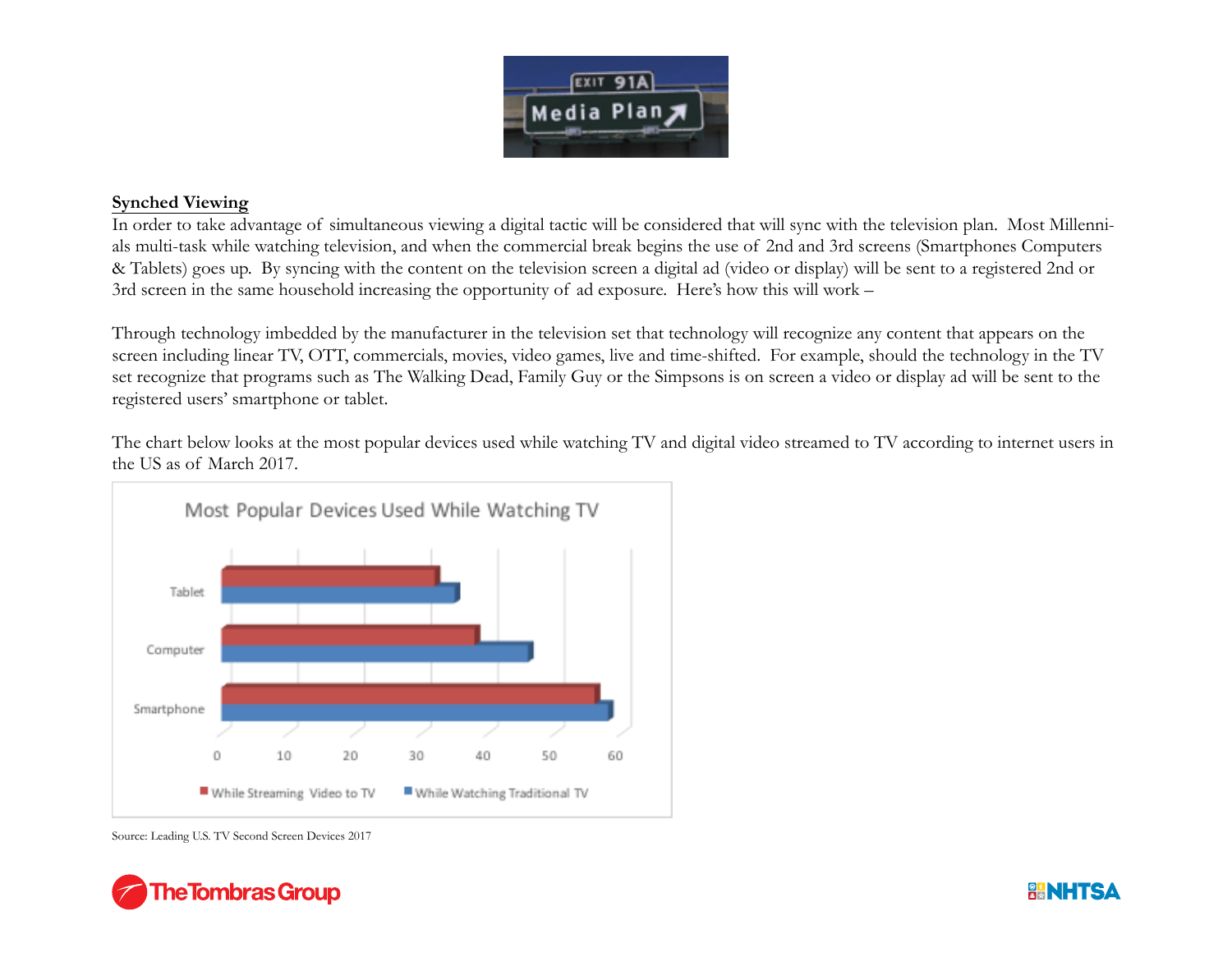

This can be considered for use for state plans, but due to scale this should be considered at the DMA level.

### Over-the-Top/Connected TV/TV Everywhere (OTT/CTV/TVE)

Over-the-Top/Connected TV and TV Everywhere combines the power of digital advertising with the premium content of traditional television creating a compelling environment for viewers to engage with the NHTSA impaired driving message.

Based on research from the Freewheel VMR Report for Q2 2017 the following was found to be true –

Desirable Audiences – OTT/CTV/TVE allows advertisers to reach viewers who are harder to find on traditional television including cord-cutters, cord-shavers and cord-nevers. Also of note is that the OTT/CTV/TVE median age is 13 years younger than traditional television, overall.

### Engaged Viewers

Over 1/3 of OTT/CTV/TVE visits are over an hour long and viewers complete 98% of all premium video ads, not programming, ads.

### Incremental Reach

Advertisers should not be concerned that OTT/CTV/TVE audiences overlap with people they're reaching through linear buys. In reality, OTT/CTV/TVE has compensated for a large part of the primetime TV ratings decline, replacing traditional TV for many viewers. Freewheel found that viewers treat OTT/CTV/TVE viewing just like traditional TV – they watch a large amount of live streamed content and tune in mostly during the popular, primetime TV hours. Therefore, advertisers who advertise only through linear TV would miss out on the OTT/CTV/TVE audiences who are watching the same content during the same time period, but on a different platform.

The pie chart below details ad view composition by age group. The 18-34 group leads the way by 2 to 1 over the next biggest group.



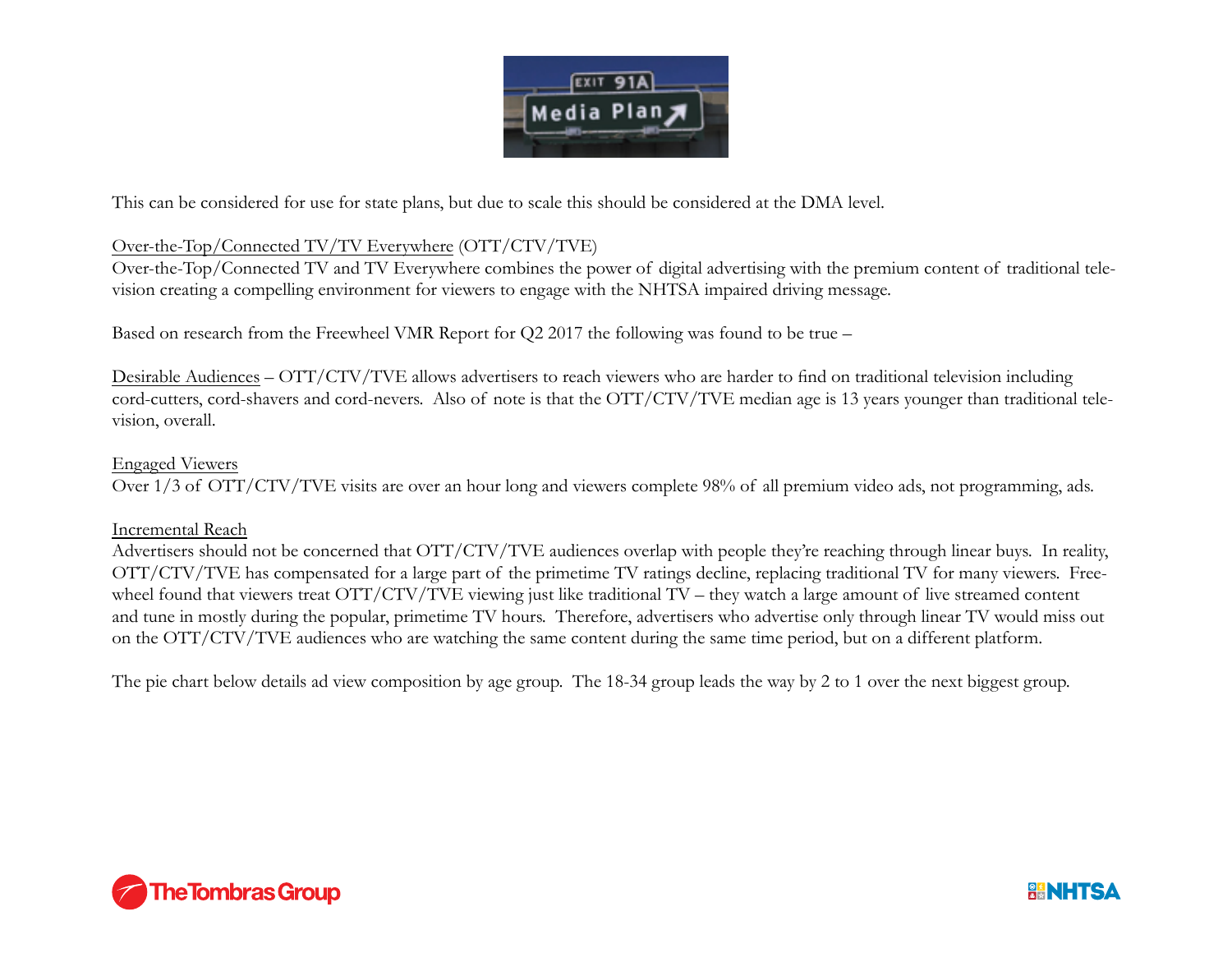



Freewheel Q2 2017

The charts following are very telling on traditional television viewing and online television viewing. The decrease in traditional television viewing is being offset by online television viewing.



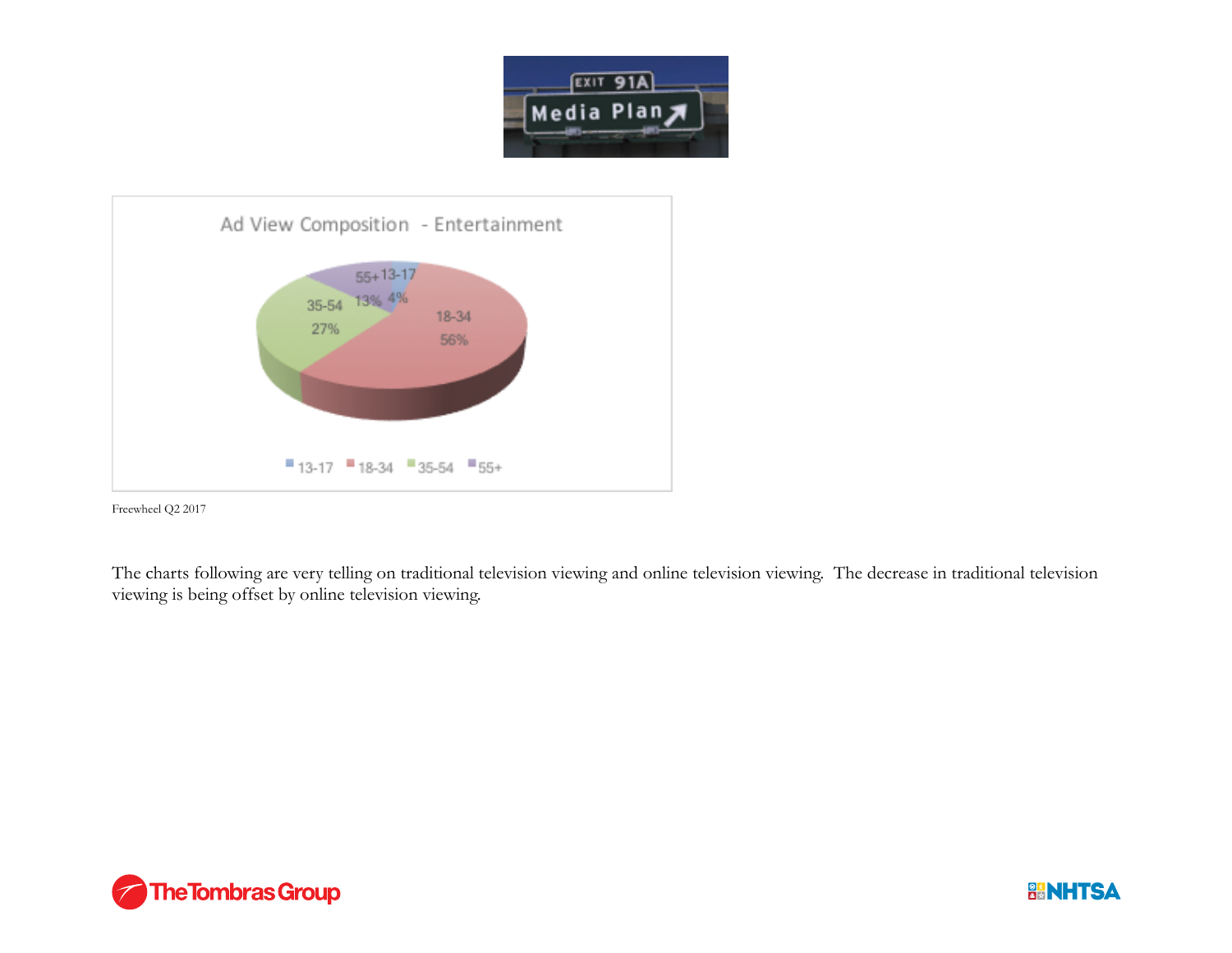



Source: MarketingCharts – The State of Traditional TV Q2 2017



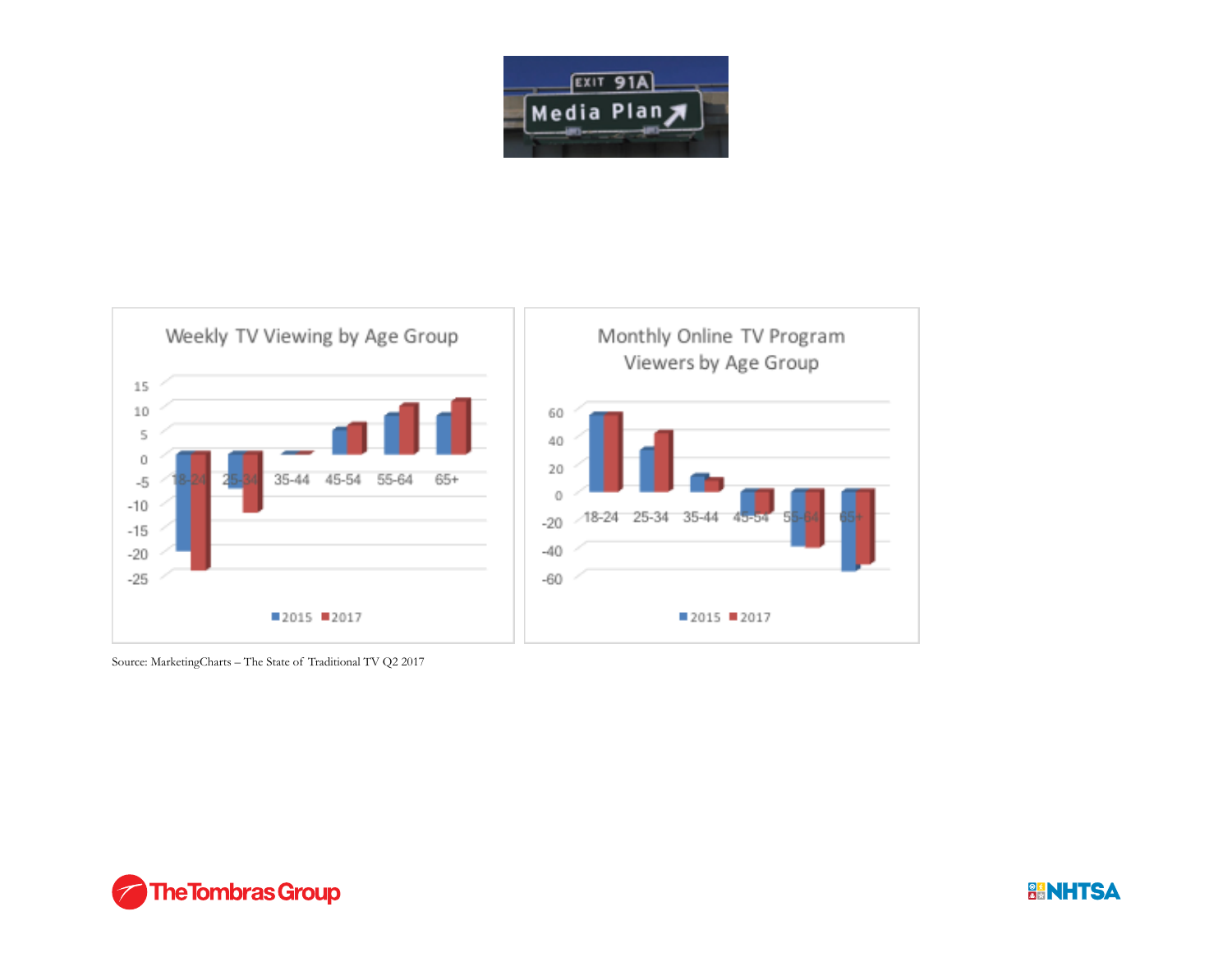

### **Movie Theater Advertising**

 This out-of-home medium will be considered for its reach of men 21-34 who drink beer, for those men 21-34 who are light users of television and for women 18-34.

The reach potential is very high for all target groups



Source: 2017 GfK MRI Doublebase

The movies that will be released during the Labor Day and Holiday campaigns are listed below -



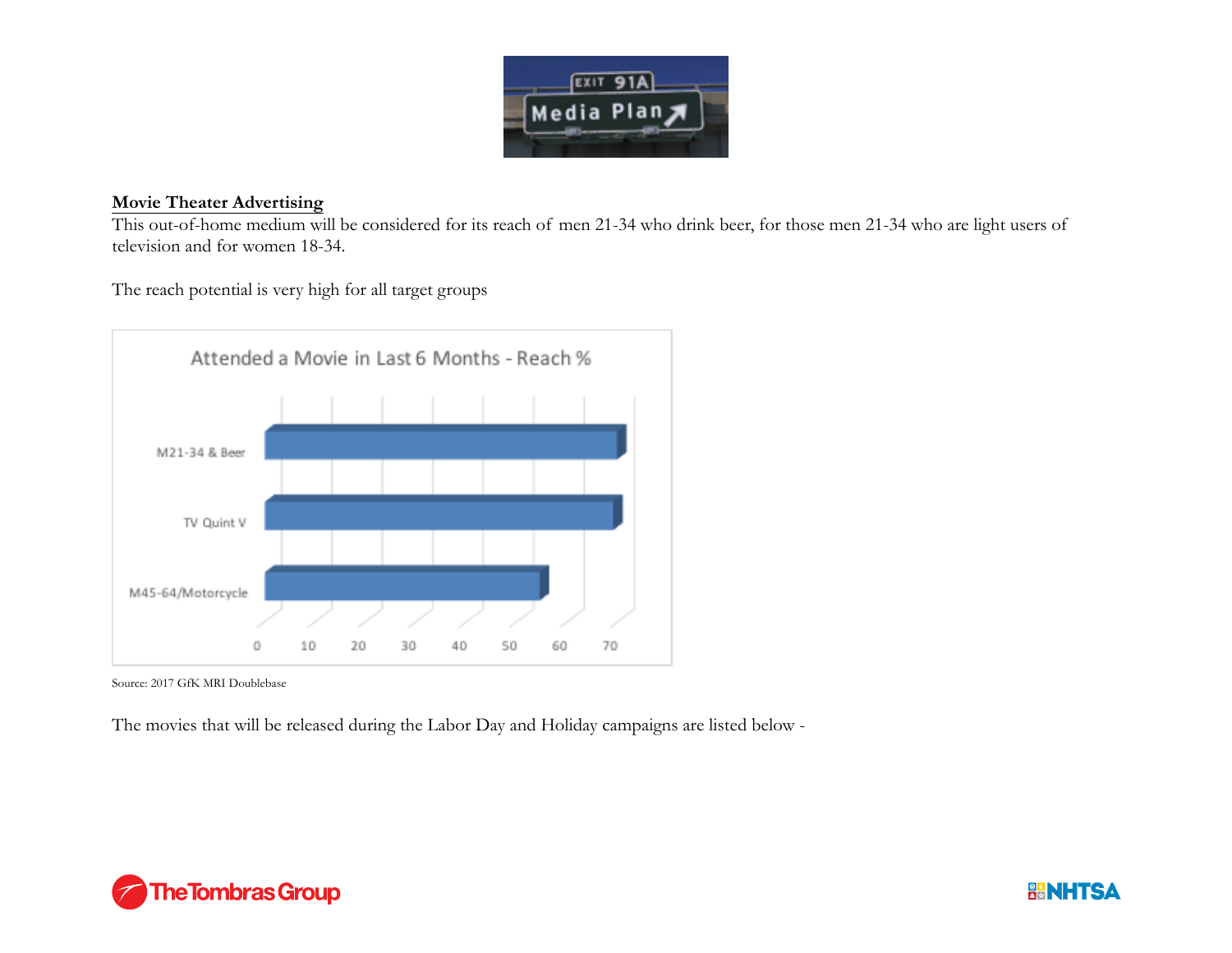

## **Second half of August**

August 10th

-**The Meg 3D** suspense thriller August 17th

-**The Happytime** -Action Comedy and Black Comedy

-**Alpha 3D**- Action Drama

August 24th

-**Slender Man**- Horror

-**Papillion** – Action Adventure

August 31st

-**Kim**- Action Drama

## **Second half of December**

December 14

-**Spider Man** : Intro the Spider-Verse 3D- Action Adventure

-**Mortal Engines** 3D-Action Adventure

December 21



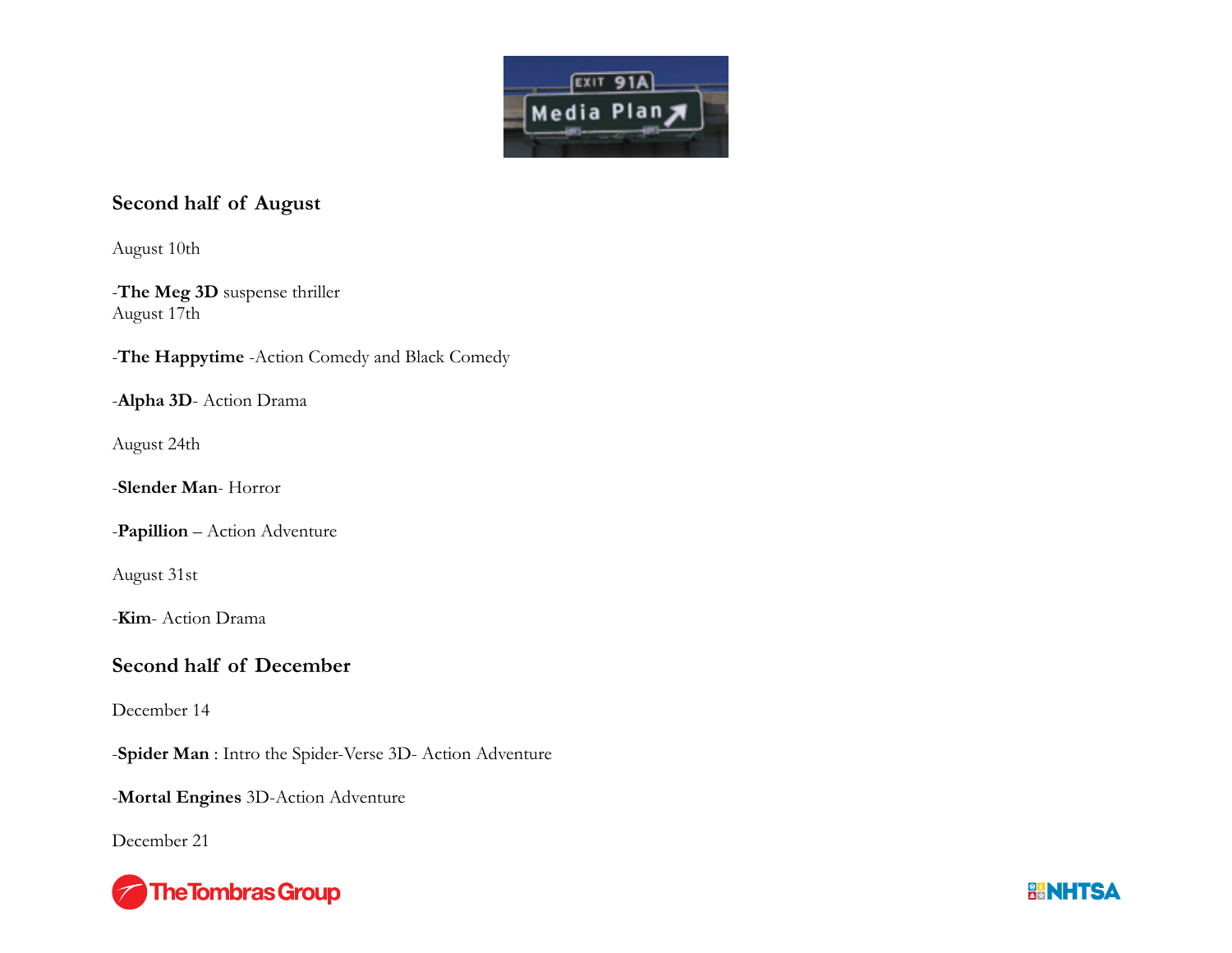

-**Aquaman 3D**-Action Adventure and Super Hero

-**Alita: Battle Angle 3D** -Action Adventure

-**Bumblebee** 3D -Action Adventure

### **Network Radio/Streaming Strategy**

Radio will serve as part of a multi-platform media approach to increase reach, and effective reach (8+), while generating higher levels of frequency. Radio also offers tie-ins with on-air personalities via live reads and amplification through their social networks.

Radio is a very good compliment to television as radio's "prime time" is during the day Vs. television's heavy usage time of prime and late night. Radio is also the #1 medium of choice Monday – Friday, 6a-6p.

Based on a quintile analysis of the top two heavy usage quintiles we see that radio indexes near or above 100 for all segments and enjoys good reach levels.

| Motorcycle Riders |
|-------------------|
|                   |
|                   |
|                   |
|                   |

Source: 2017 GfK MRI Double Base



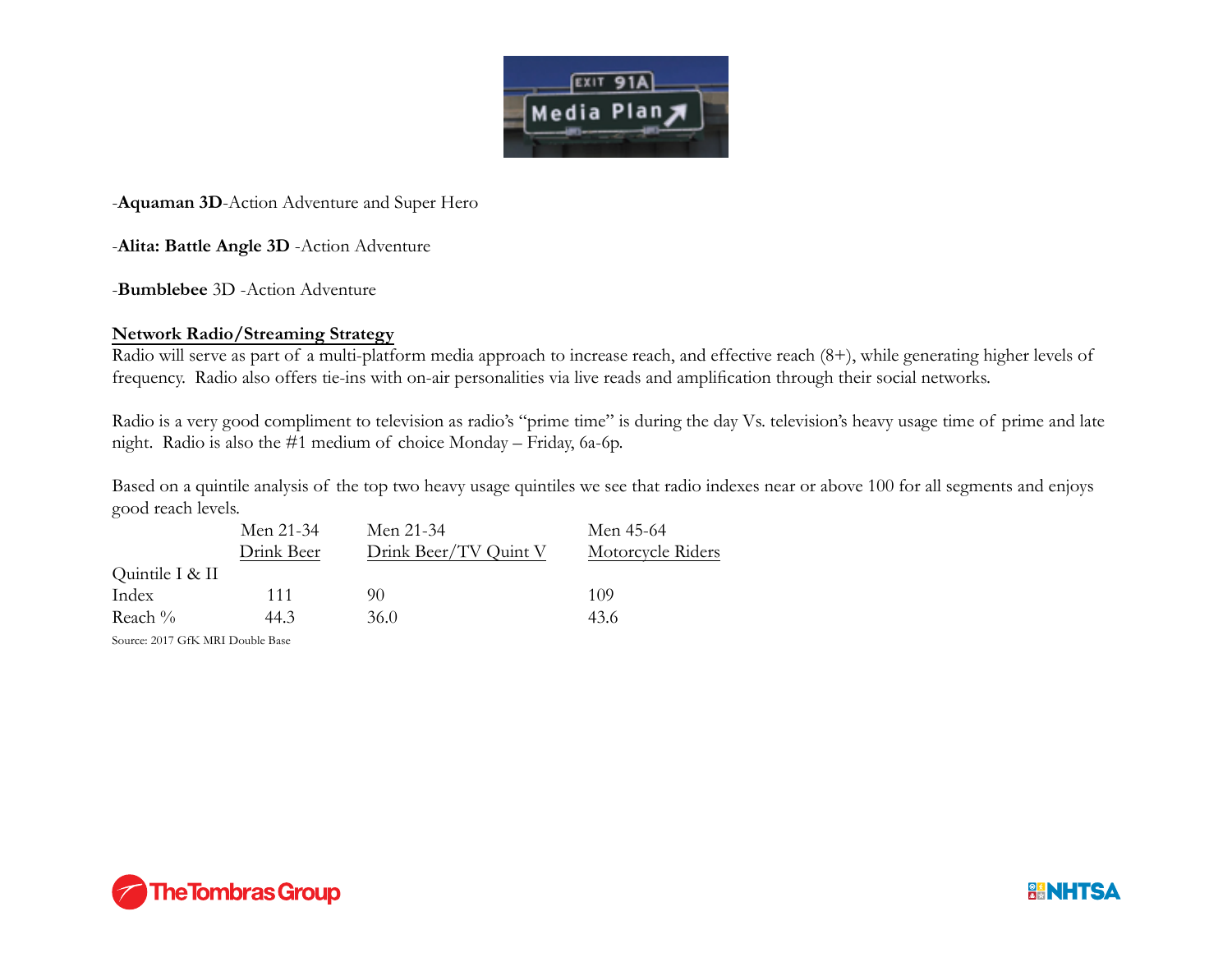

In terms of formats the top performing radio formats are CHR, Country and Rock. Listening to radio via the Internet provides the highest reach potential of any format and satellite radio.

| Men 21-34   | Men 21-34             | Men 45-64         |
|-------------|-----------------------|-------------------|
| Drink Beer  | Drink Beer/TV Quint V | Motorcycle Riders |
| Index/Reach | Index/Reach           | Index/Reach       |
| 165/9.73    | 168/9.91              | 96/5.67           |
| 152/26.69   | 114/20.06             | ----/----         |
| 127/8.84    | 102/7.07              | 276/19.21         |
| 117/21.63   | 102/16.68             | 123/22.59         |
| 200/14.60   | 91/12.25              | 159/10.57         |
| 155/8.13    | 89/4.69               | $119/$ 6.25       |
| 129/13.78   | 106/11.33             | $---/---$         |
| 151/29.12   | 162/31.28             | 69/13.27          |
| 60/7.84     | 52/6.82               | 172/22.38         |
| 207/20.03   | 211/20.40             | 72/5.06           |
|             |                       |                   |

Source: 2017 GfK MRI Double Base

The top performing streaming/Internet sources are the ones we have used for NHTSA in the past, and we are very familiar with – Pandora, iHeart and Spotify.

|         | Men 21-34   | Men 21-34             | M45-64            |
|---------|-------------|-----------------------|-------------------|
|         | Drink Beer  | Drink Beer/TV Quint V | Motorcycle Riders |
|         | Index/Reach | Index/Reach           | Index/Reach       |
| iHeart  | 84/7.55     | 68/6.09               | 100/9.05          |
| Pandora | 150/53.88   | 132/47.42             | 72/25.89          |
| Spotify | 198/26.47   | 228/30.49             | ____ / ____       |

The reach potential of FM radio stations far outweighs the reach potential of AM stations. Therefore, network partners will be those with a significant number of FM affiliates.



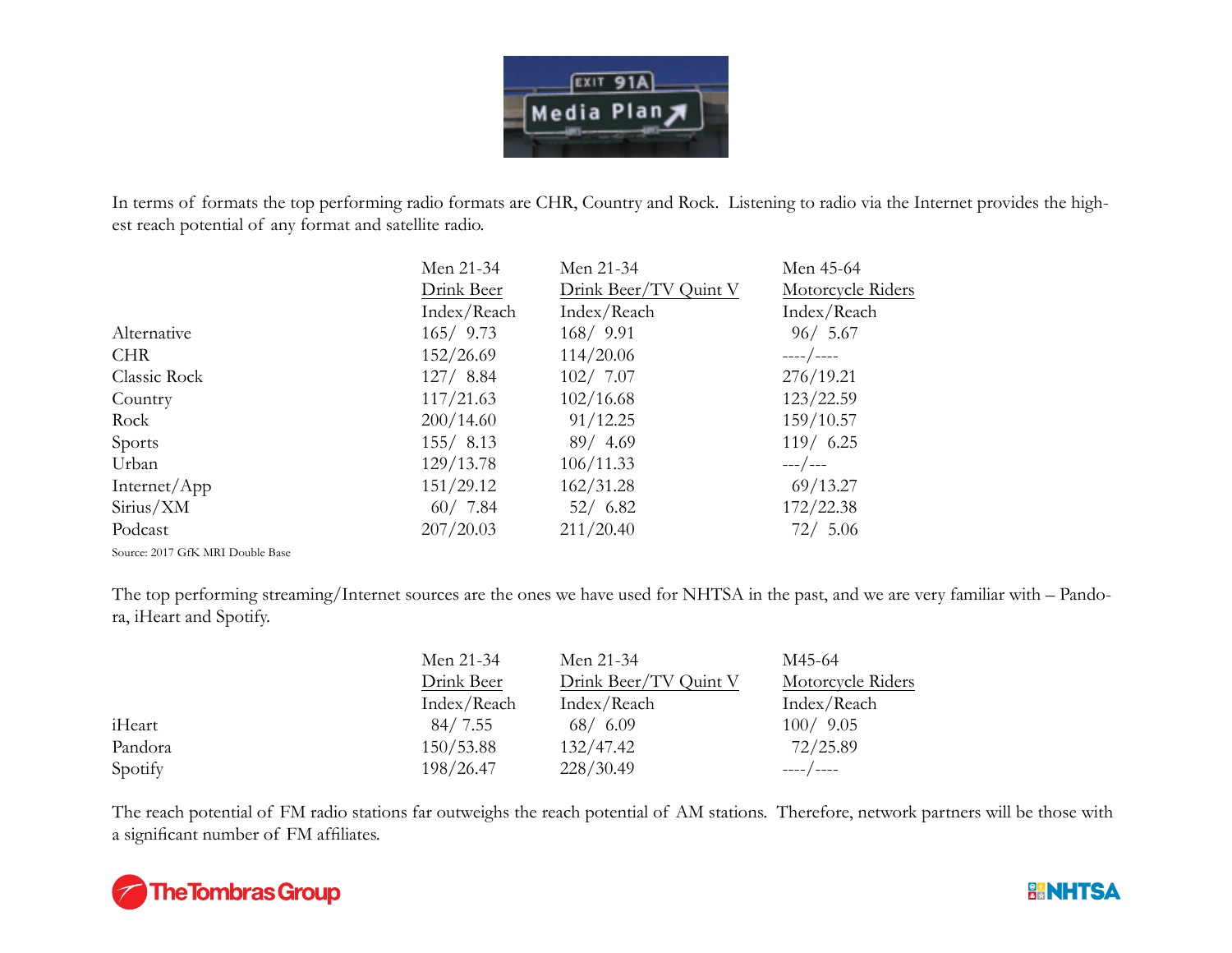

|    | Men 21-34  | Men 21-34     | Men 45-64         |
|----|------------|---------------|-------------------|
|    | Drink Beer | Drink Beer/QV | Motorcycle riders |
|    | Reach $\%$ | Reach %       | Reach %           |
| AМ | 10.01      | 7.98          | 22.92             |
| FM | 80.42      | 73.11         | 76.27             |

Source: 2017 GfK MRI Custom Cable

 $AM$ **FM** 

Radio is also an effective medium for this NHTSA campaign since most radio is listened to in a vehicle. This allows the message to have the opportunity to reach the target audience member as he is heading out for an evening that will include drinking.

The chart following details where men 21-34 who drink beer and men 45-64 who ride motorcycles listen to the radio.



Source: 2017 GfK MRI Double Base



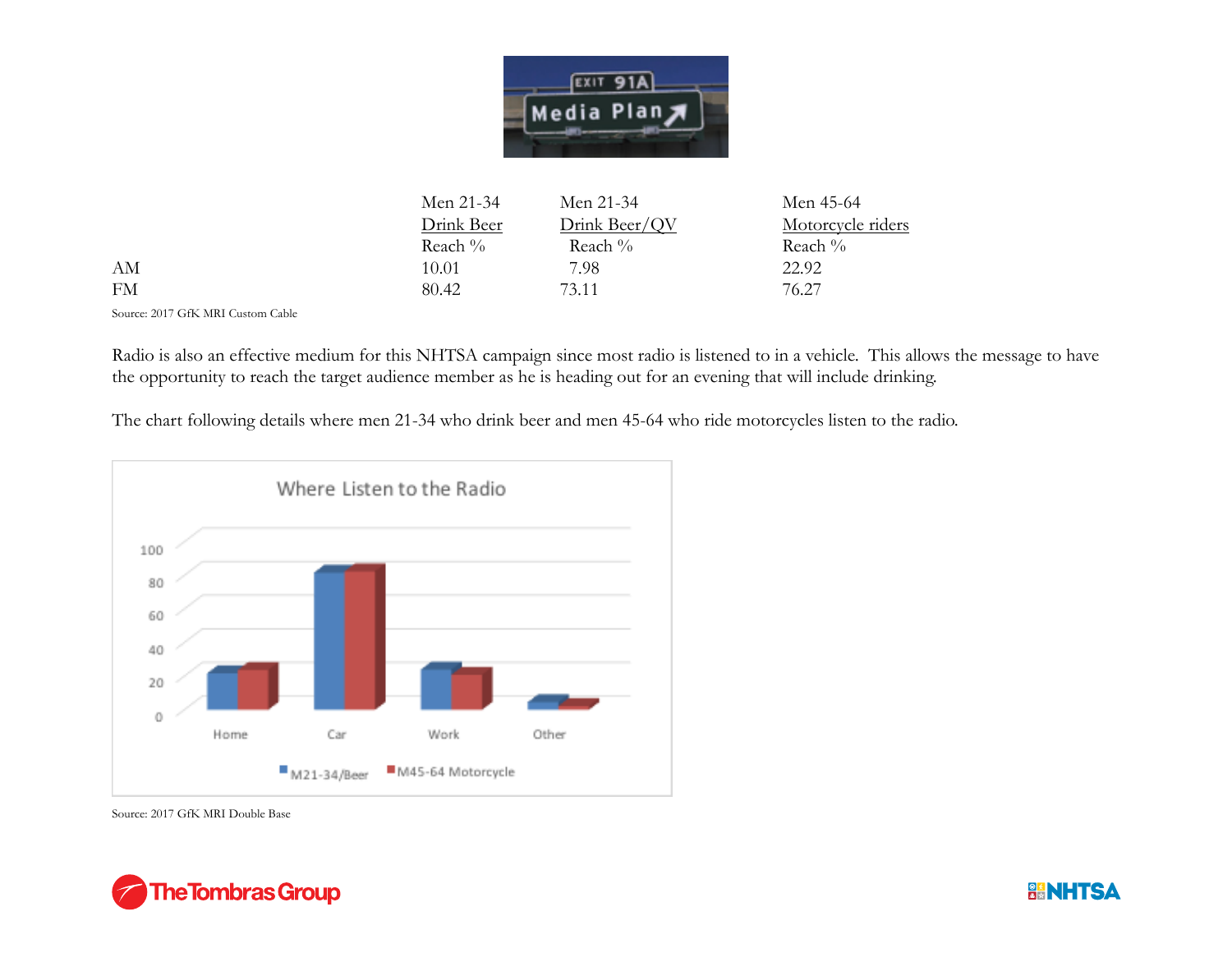

As states consider vehicles to use in their plans the national plan's use of radio is high in order to reach the effective frequency goal of 8+. Radio can certainly be used by the states, but its use should be tempered due to the heavy national presence.

## **Digital Media Strategy**

The digital strategy will be to build the impaired driving brand via the use of video and display advertising on a publisher direct basis, as well as programmatically with audience targeting.

In order to build the impaired driving brand digitally the plan will need to generate engagement, and motivate people to participate in the discussion around driving sober, and the consequences for not doing so.

We will work with online partners to create content that will foster engagement and start a conversation. Along with these premium placements the programmatic buying strategy will be used to reach the target groups very efficiently to build impressions.

When looking at the heavy usage quintiles of I & II for TV, primetime TV, radio and the internet we see that the reach potential of the Internet outperforms all other mediums for the younger NHTSA target audiences, whereas television still commands the greatest reach for the older motorcycle rider.



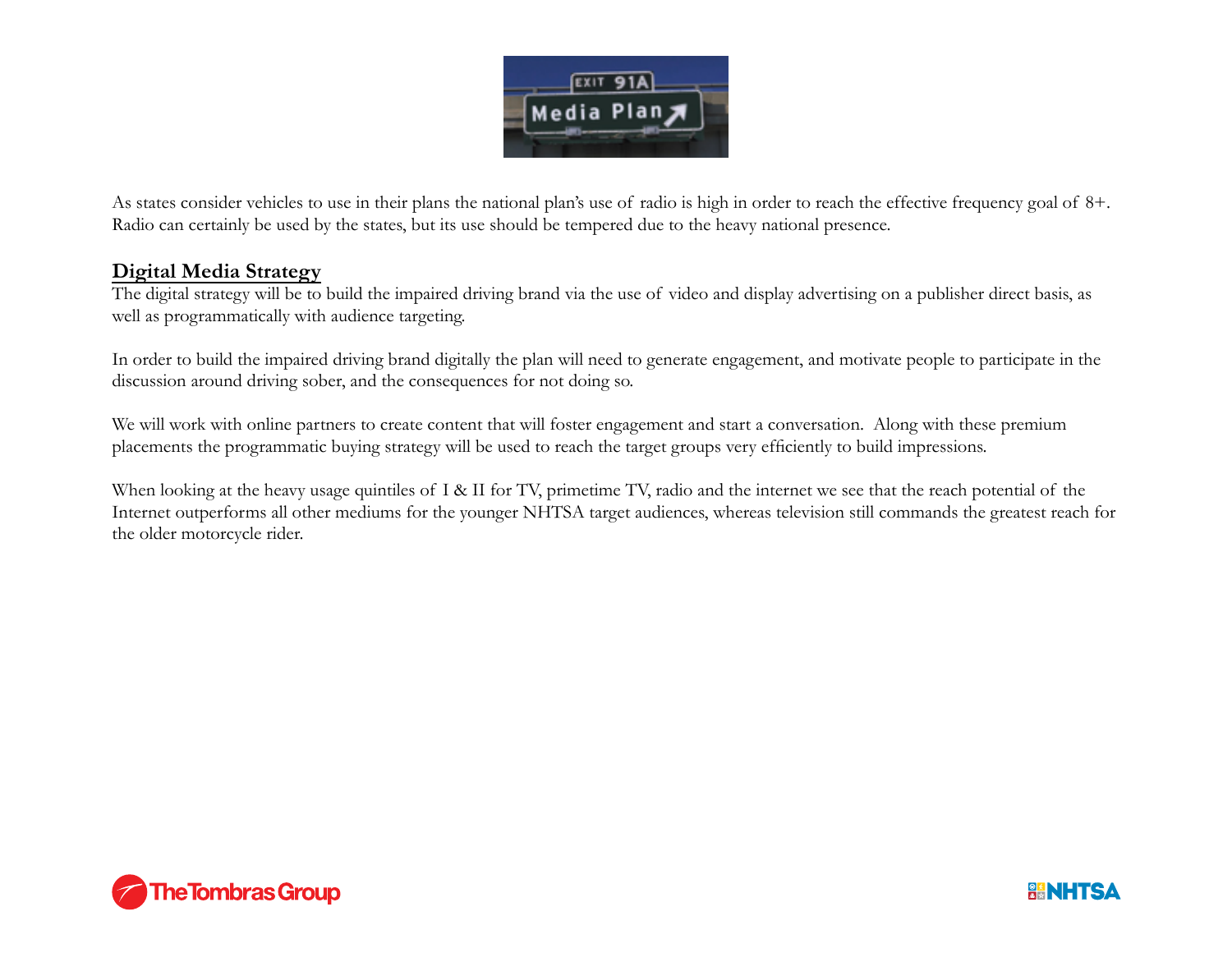



Source: 2017 GfK MRI Double Base

Below looks at the time spent with the Internet via computers vs Smartphones and we see that accessing apps and the web on Smartphones dominates in time spent.

|                | 18-24   | $25 - 34$ | 35-49  | $50-64$ |
|----------------|---------|-----------|--------|---------|
| Internet on PC |         |           |        |         |
| Q2 2016        | 4:14    | 7:40      | 8:23   | 7:39    |
| Q2 2017        | 2:57    | 5:56      | 8:07   | 7:03    |
| Difference     | $-30\%$ | $-23\%$   | $-3\%$ | $-8\%$  |
| Video on PC    |         |           |        |         |
| Q2 2016        | 1:59    | 2:49      | 2:12   | 1:33    |
| Q2 2017        | 2:35    | 3:19      | 3:27   | 1:41    |
| Difference     | $+30%$  | $+18%$    | $+57%$ | $+9\%$  |



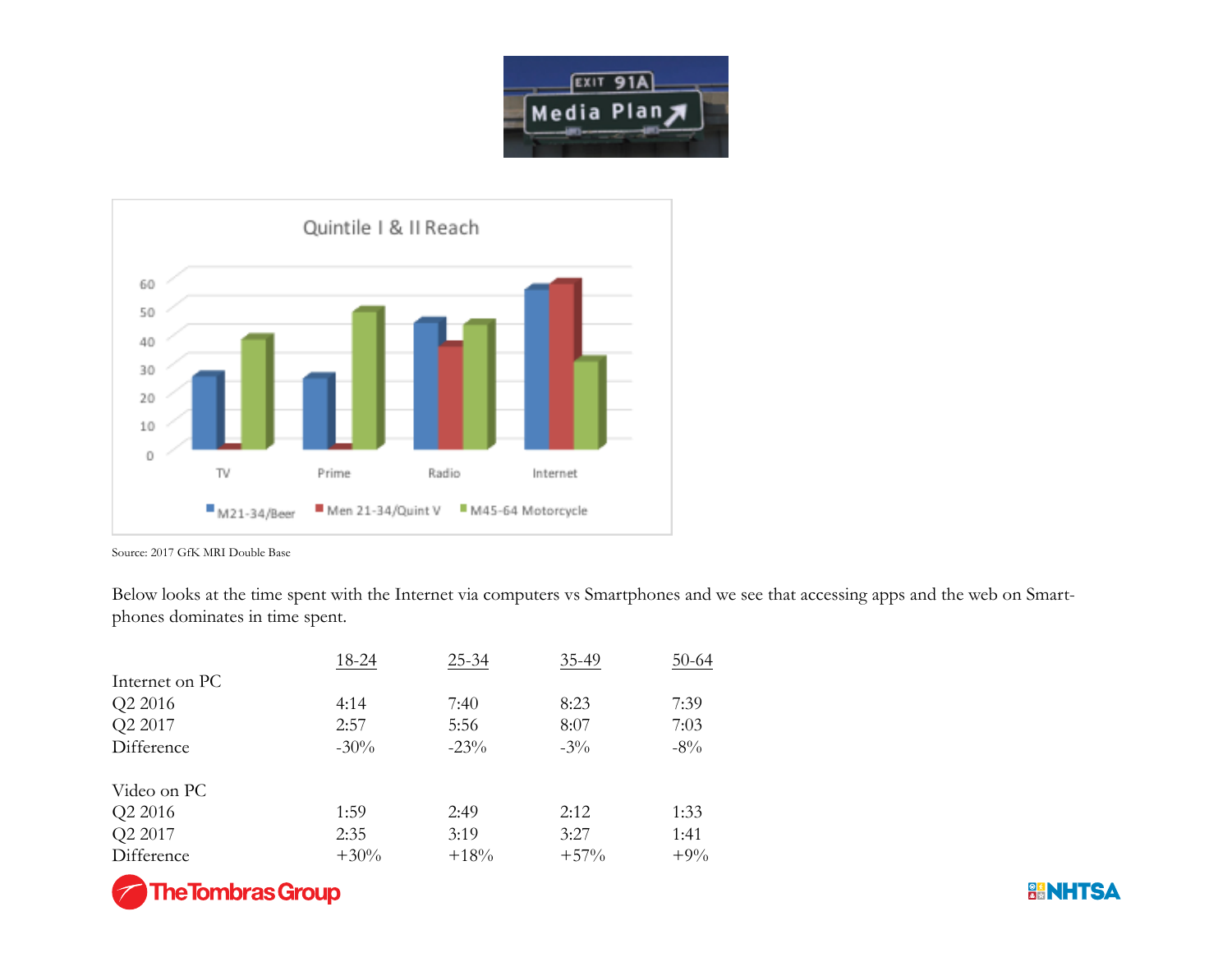

| 15:45   | 13:46   | 14:48   | 13:10   |
|---------|---------|---------|---------|
| 20:18   | 17:51   | 20:36   | 21:38   |
| $+29\%$ | $+30\%$ | $+39\%$ | $+64%$  |
|         |         |         |         |
| :52     | :31     | 0:27    | 0:17    |
| 1:31    | 1:12    | 0:59    | 0:40    |
| $+75%$  | $+132%$ | $+118%$ | $+135%$ |
|         |         |         |         |

The Nielsen Cross-Platform Report Q2 2016/Q2 2017

We see the dominance of Smartphones holding true when we examine the devices used to access the Internet. A mobile strategy will be key for the digital portion of the plan.



Source: 2017 GfK MRI Double Base



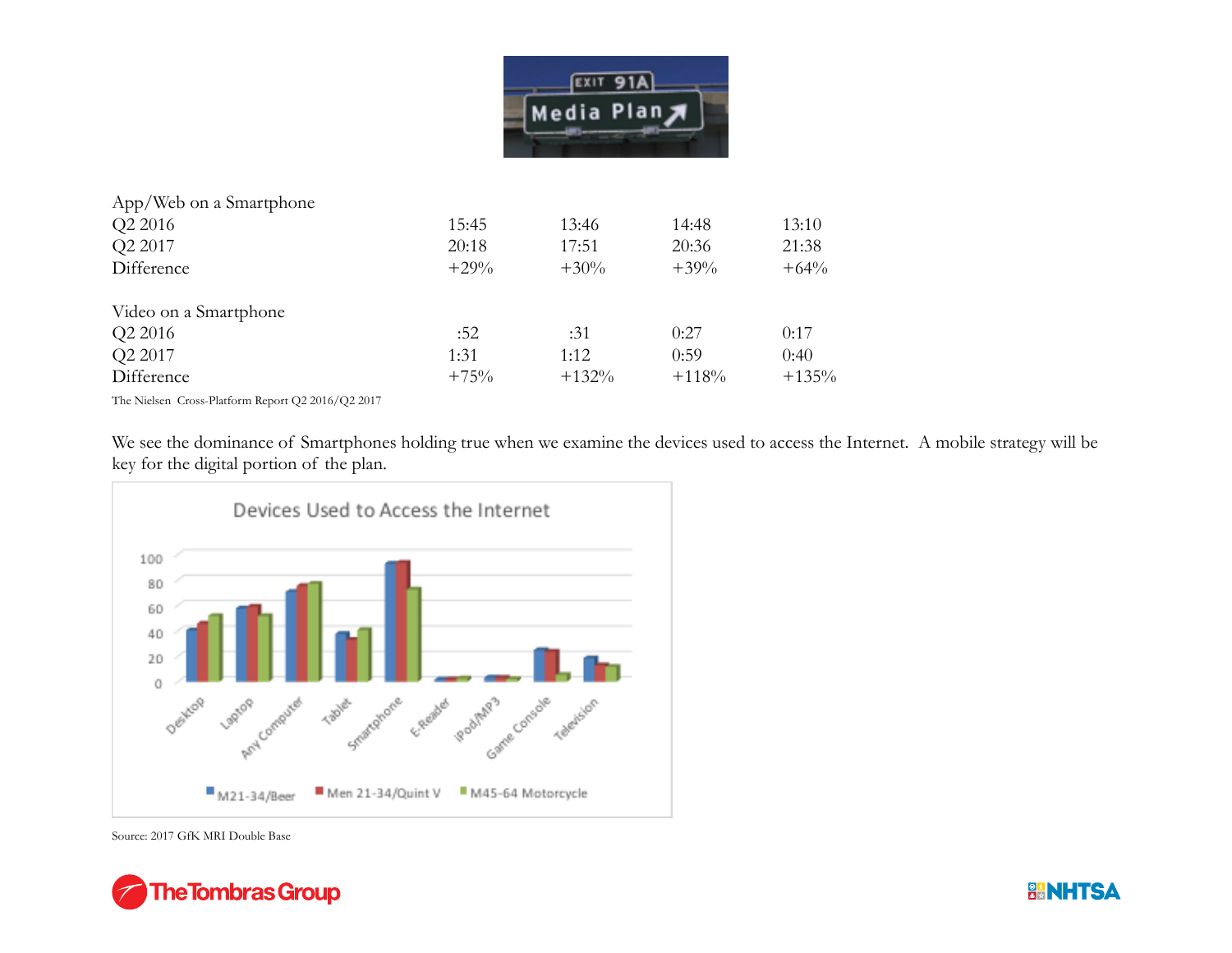![](_page_25_Picture_0.jpeg)

Some of the activities the target groups perform online are detailed in the chart below. These present opportunities to reach a large number of members of these target groups.

![](_page_25_Figure_2.jpeg)

Source: 2017 GfK MRI Double Base

We will continue to use video, with some banner advertising, on those sites and networks reaching our primary audience of young men with appropriate content. That content will include gaming, sports, entertainment and music.

In the realm of online sports sites many of the following index very well against NHTSA's various audience segments. Of these, ESPN will provide the greatest reach by far.

![](_page_25_Picture_6.jpeg)

![](_page_25_Picture_7.jpeg)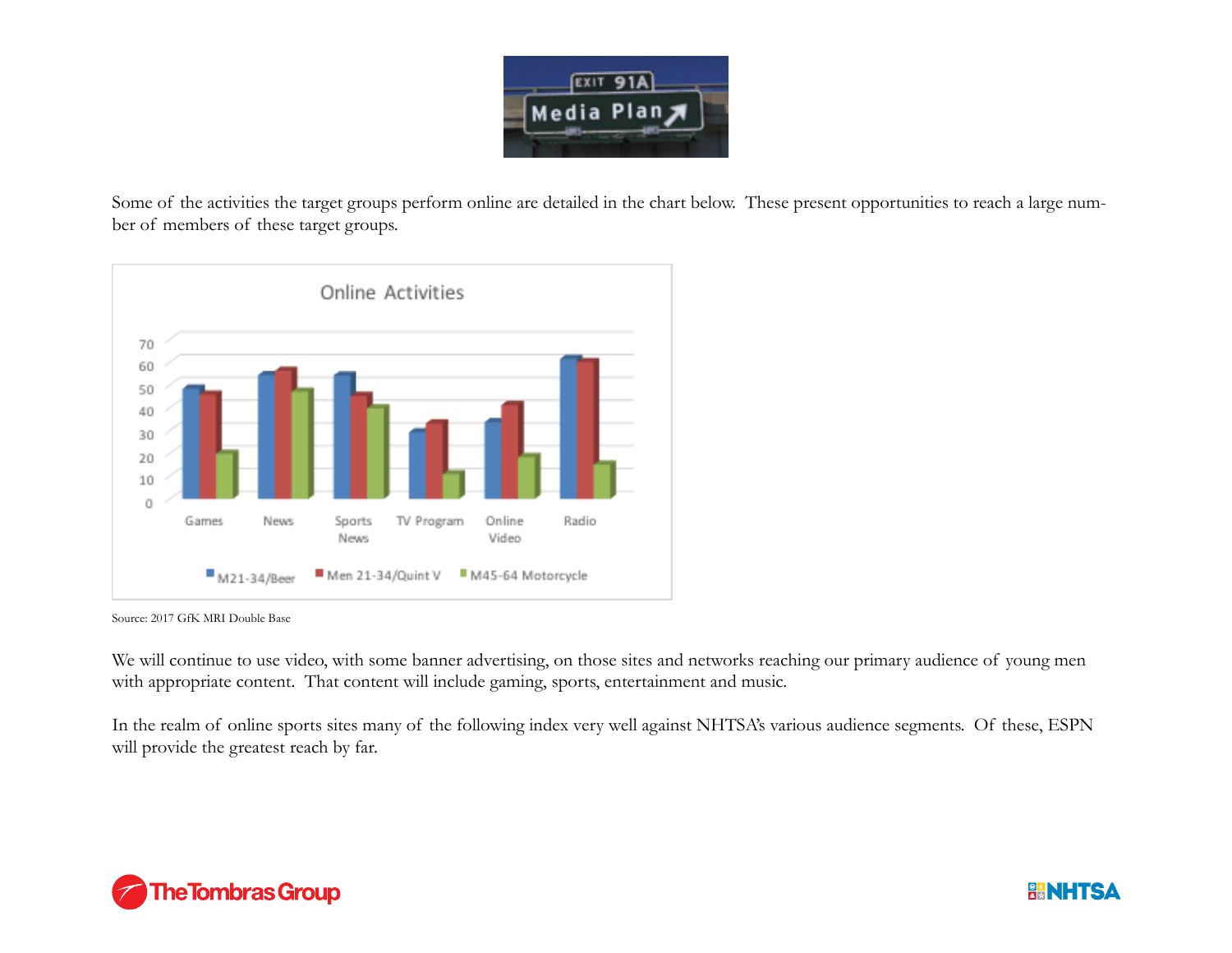![](_page_26_Picture_0.jpeg)

![](_page_26_Figure_1.jpeg)

Source: 2017 GfK MRI Double Base

Including the online activities sited previously the members of NHTSA's target audiences are heavily involved with social media. On the following page is the reach potential of social media usage overall, as well as, specific social media sites. We will look to increase the NHTSA presence on social platforms to take advantage of the reach potential.

![](_page_26_Picture_4.jpeg)

![](_page_26_Picture_5.jpeg)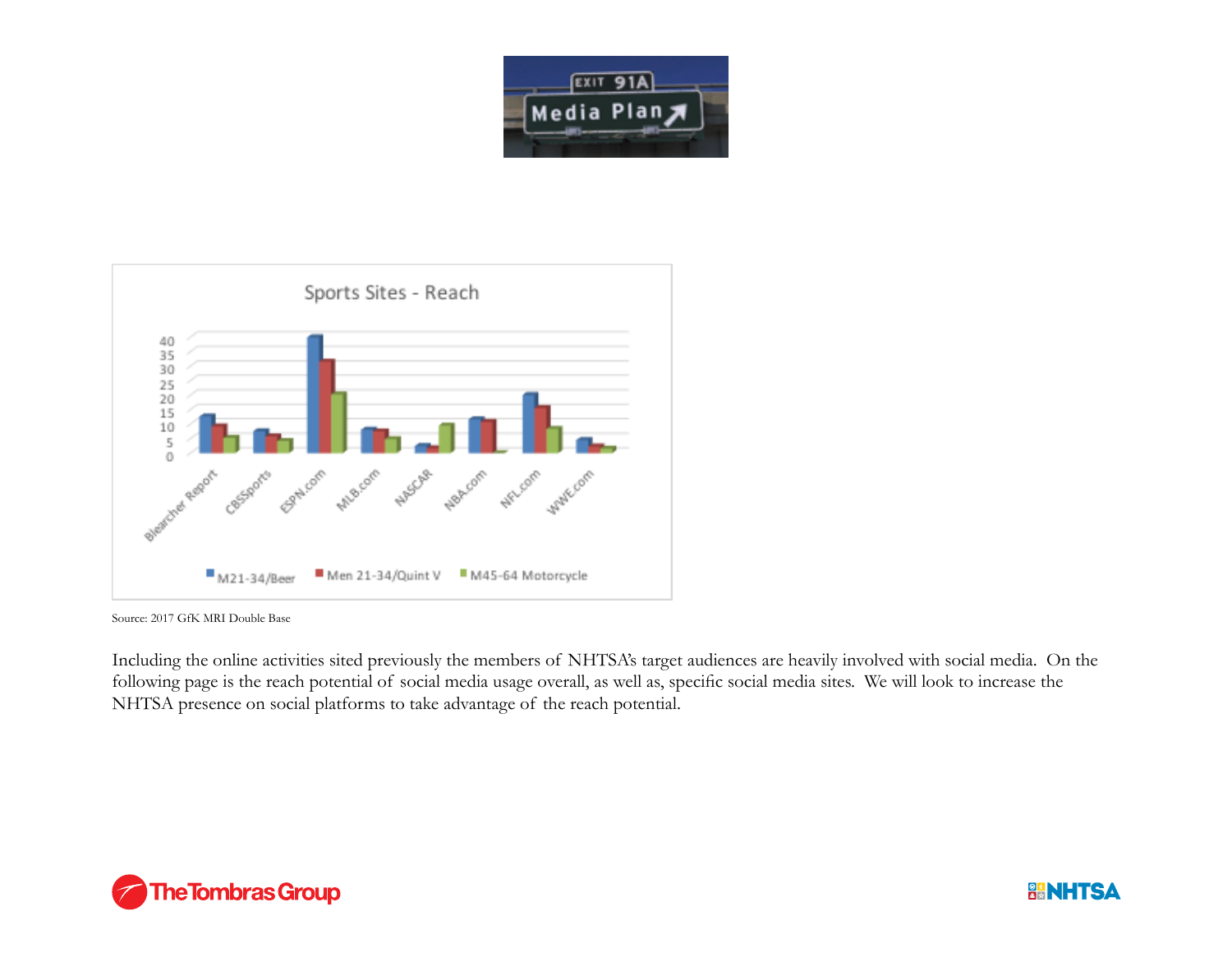![](_page_27_Picture_0.jpeg)

![](_page_27_Figure_1.jpeg)

Source: 2017 GfK MRI Double Base

![](_page_27_Picture_3.jpeg)

![](_page_27_Picture_4.jpeg)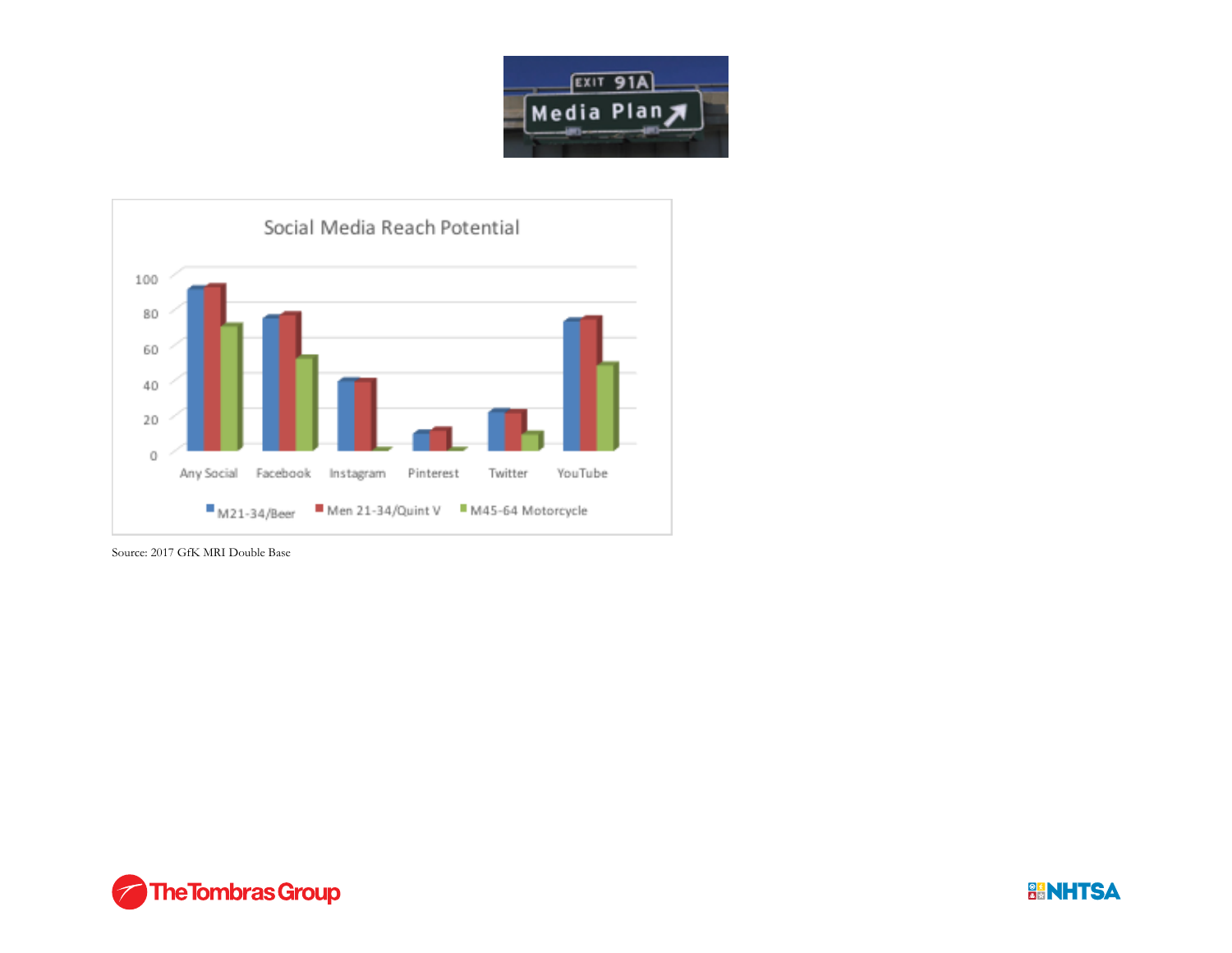![](_page_28_Picture_0.jpeg)

### **Media Dollar Allocation**

Dollars will be allocated as close to as follows to achieve the communication goals for the segmented targets. Market conditions at time of negotiation may cause these allocations to change.

### Labor Day Campaign

| Medium                     |       |
|----------------------------|-------|
| Broadcast/Cable Television | 30%   |
| Radio                      | 12%   |
| Cinema                     | $3\%$ |
| Hispanic                   | 15%   |
| Digital/Streaming/OTT      | 40%   |
|                            |       |
| Holiday Campaign           |       |
| Broadcast/Cable Television | 40%   |
| Radio                      | 10%   |
| Cinema                     | $6\%$ |
| Hispanic                   | 15%   |
| Digital/Streaming/<br>OTT  | 40%   |

![](_page_28_Picture_5.jpeg)

![](_page_28_Picture_6.jpeg)